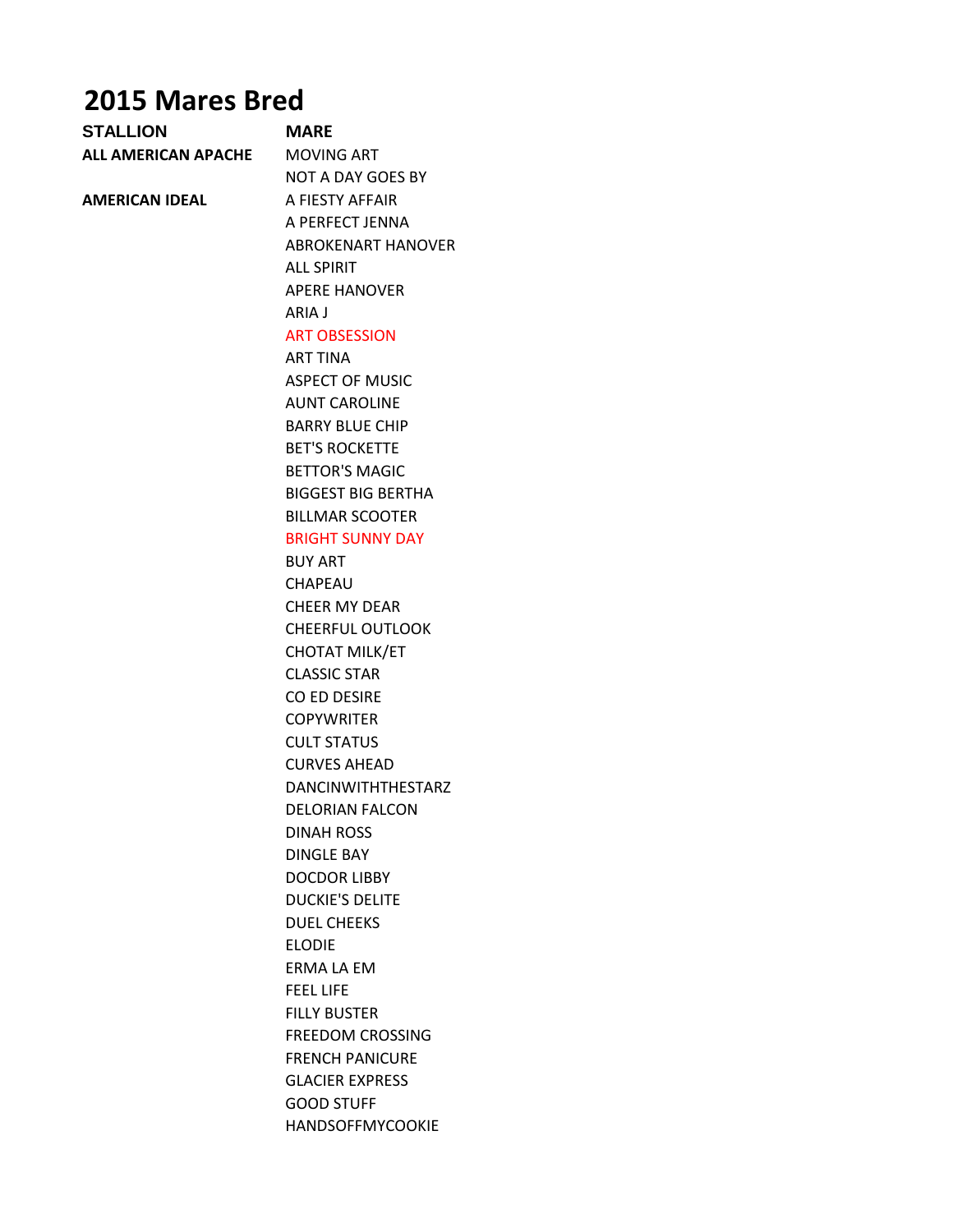**AMERICAN IDEAL** HANNAH ISABEL HASTY PULSE HEAVENLY HOBE SOUND HOW BOUT A SMOOCH HULA'S Z TAM I'M JUST SPECIAL IMPATIENCE JK PURE PEARL JESSALILMIXUP JK BLACK BEAUTY JKKISSESFROMHEAVEN KG DELIGHT KIM'S CAPER KISS ME ONCE AGAIN KISSING BANDIT L DIZ LADY OTRA LADYJACK LINDY'S BANDITA LITTLE MISS DRAGON LIZZIE MCARDLE LOVE CANAL LT'S MAGIC MATT TIN ROOF MAXIMUM BET MERCULESE MICHELLE'S DREAM MIDNIGHT ART MINT JULEP BLUECHIP MISS IT MILDRED MOLLY CAN DO IT MS CHRISTINE FRA MY FANTASY MY LITTLE ART MYTHICAL NIKKI BEACH ODDS ON MOINET ON THE ARM OOGLE GOOGLE PANNED OUT PERFECT TOUCH PLEASANT YET BAD PREPPY PARTY GIRL PRIME XAMPLE A PRINCESS JALONA QUEEN OF ROYALTY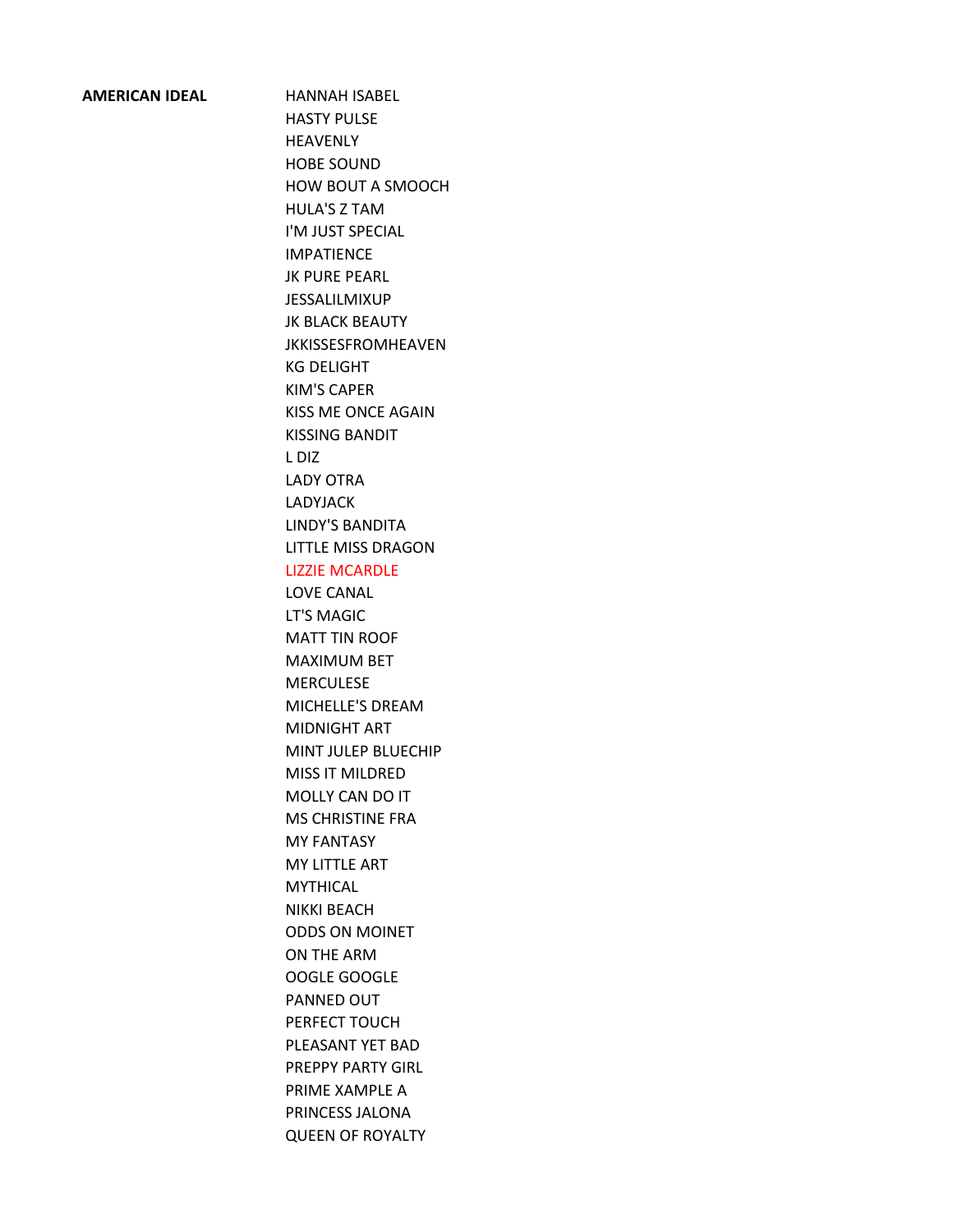| AMERICAN IDEAL | <b>QUEEN OTRA</b>                                |
|----------------|--------------------------------------------------|
|                | <b>REAL REFLECTION</b>                           |
|                | <b>RETURN TO ME</b>                              |
|                | <b>RITASCAPE</b>                                 |
|                | <b>SAFFTY NFT</b>                                |
|                | <b>SEBRING BLUE CHIP</b>                         |
|                | <b>SHADY DARLING</b>                             |
|                | <b>SHAKE THAT JUNK</b>                           |
|                | <b>SMART DIALING</b>                             |
|                | <b>SOARING HONEY</b>                             |
|                | SOMEWHEREINHEAVEN                                |
|                | SOMSTREETSOMWHERE                                |
|                | <b>SOUNDS PERFECT</b>                            |
|                | <b>SOUTHWIND PARIS</b>                           |
|                | SOUTHWIND SWALLOW                                |
|                | SOUTHWIND TEMPO                                  |
|                | <b>SPORTSMISTRESS</b>                            |
|                | <b>SPRING BREAK</b>                              |
|                | <b>STONEBRIDGE KISSES</b>                        |
|                | <b>SWEET CELEBRATION</b>                         |
|                | <b>TESSA HANOVER</b>                             |
|                | THE COMPANY STORE                                |
|                | <b>THUMBPRINT</b>                                |
|                | <b>TOWN JOKE</b>                                 |
|                | <b>TRANSFER HANOVER</b>                          |
|                | <b>TREND SETTER</b>                              |
|                | <b>TWIN B TIARA</b>                              |
|                | <b>WALL OF ART</b>                               |
|                | WHO MOVED THE ROCK                               |
|                | <b>WILMA HALL</b>                                |
|                | <b>WINDSUN SOHO</b>                              |
|                | YANKEE LACEY                                     |
| ART MAJOR      | ALL AMERICAN DAMSEL<br><b>ANTOINETTE HANOVER</b> |
|                | <b>ARMBRO BOMBAY</b>                             |
|                | <b>ASHLEE'S STAR</b>                             |
|                | <b>B WIRED</b>                                   |
|                | BARBUDA BABE                                     |
|                | <b>BAY GIRL</b>                                  |
|                | <b>BEACH TREASURE</b>                            |
|                | <b>BEAUTIFUL IN BLUE</b>                         |
|                | <b>BELL ON WHEELS</b>                            |
|                | <b>BENEARTHEBEACH</b>                            |
|                | <b>BET ON LUCK</b>                               |
|                | <b>BET YOUR LIFE</b>                             |
|                | <b>BLACKJACK PRINCESS</b>                        |
|                | <b>BLOGETTE H ANOVER</b>                         |
|                |                                                  |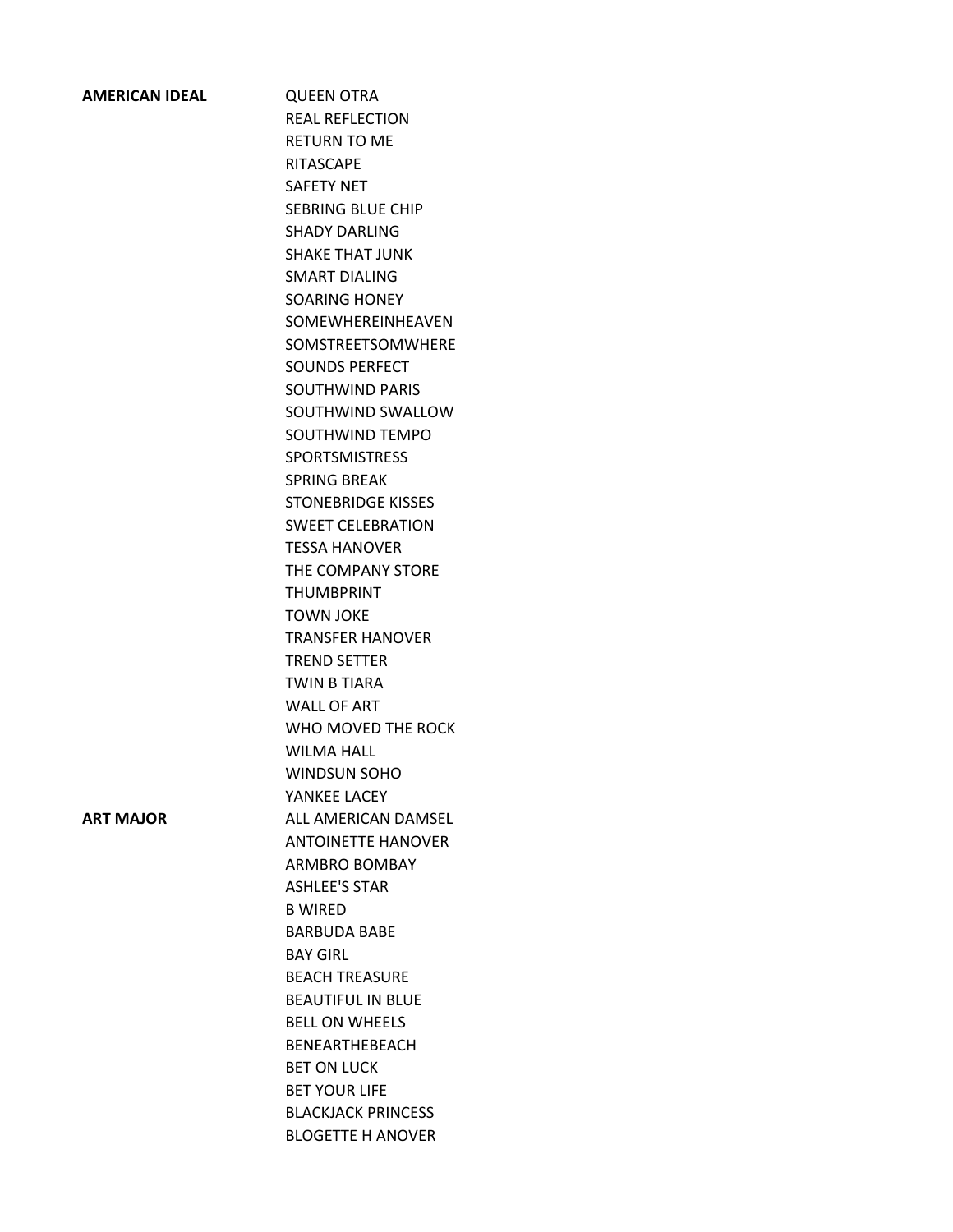**ART MAJOR BOLDNBRASH HANOVER** BROWNSVILLE BOMBER BUNNY'S LEGACY CAMS LEADING LADY CATCH ME KATIE CAVIART CAMERON CLASSICAL YANKEE COLOR ME BEACHY CRAZY EIGHTS CRAZY LUV BUG CUT A DEAL D D DELIGHTFUL DANA'S DRAGON DELIGHTFUL DIVA FASHION GAL FLIRTWITHEDEALER FOX VALLEY SHAKER FREE FI GIRL GIANNA HANOVER GLASS IN THE SAND GONE DANCING GOT THE MUNCHIES **HILARIOUS** HUNGER GAMES I-LADY IDEAL NECTARINE IDEAL OBSERVATION IN DEEP THOUGHT INDULGE ME JATED LOVE JK GERONIMO JK GETUPNGO JK OWHATNITE JUST A GLIMPSE KATE CANT WAIT KATIE MY GIRL KEYSTONE DAWN KYLIE ROSE LETS IMAGINE LINDEN BEAUTY LISLEA SOPHIA LOTSA MATZAH LYONS MANDI MACH YOU AND ME MAKE MINE HALL MARIETTA HALL MARINADE HANOVER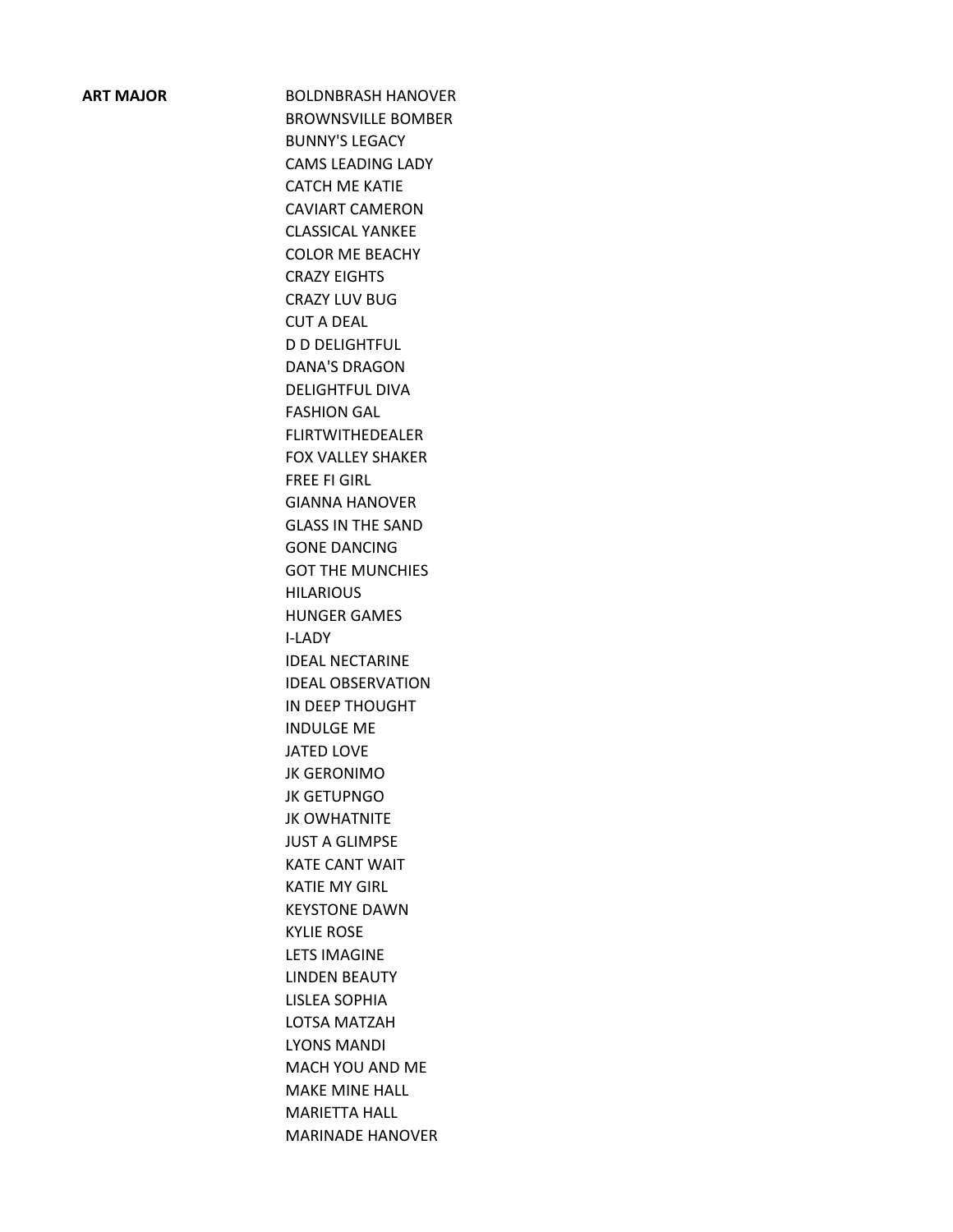**ART MAJOR MCVITA BELLA** MILLIONDOLLARSMILE MISTY SPEED MUD PIE HANOVER MUSIC ROW MYLUVMYLIFE NEVERHAVENEVERWILL NUTTIN BUT TROUBLE OBSERVE ME OMEN HANOVER ONE THAT GOT AWAY PARLEE BEACH PERMAFROST PRECIOUS BEAUTY PRESIDENTIAL LADY PUT ON A DISPLAY RITA J ROCKJAWS ROCKNROLL OLIVIA ROMNESIA HANOVER RUN ON LUCK SAMMY'S MAGIC GIRL SEACRUISE HANOVER SEASIDE RORY SENTBYTHEANGELS SHOT TOGO BLUECHIP SHOW THE WORLD SMASHBOX SOME GIRLS DO SOUTHWIND JOHANNA SPECIAL BEAUTY SPECIAL SWEETHEART SPOTLIGHT ON STRIKING TERROR SURFSIDE SEXY SWIFT N SHOUT SWINGINDOWNTHELANE TAIYA HANOVER TAXI FARE HANOVER TEMPTATION HANOVER TERRORONTHEBEACH THESANTAFE EXPRESS TOWN PRO MISS TRADITIONAL TUNDRA BIRD U ALL BB UNRED HANOVER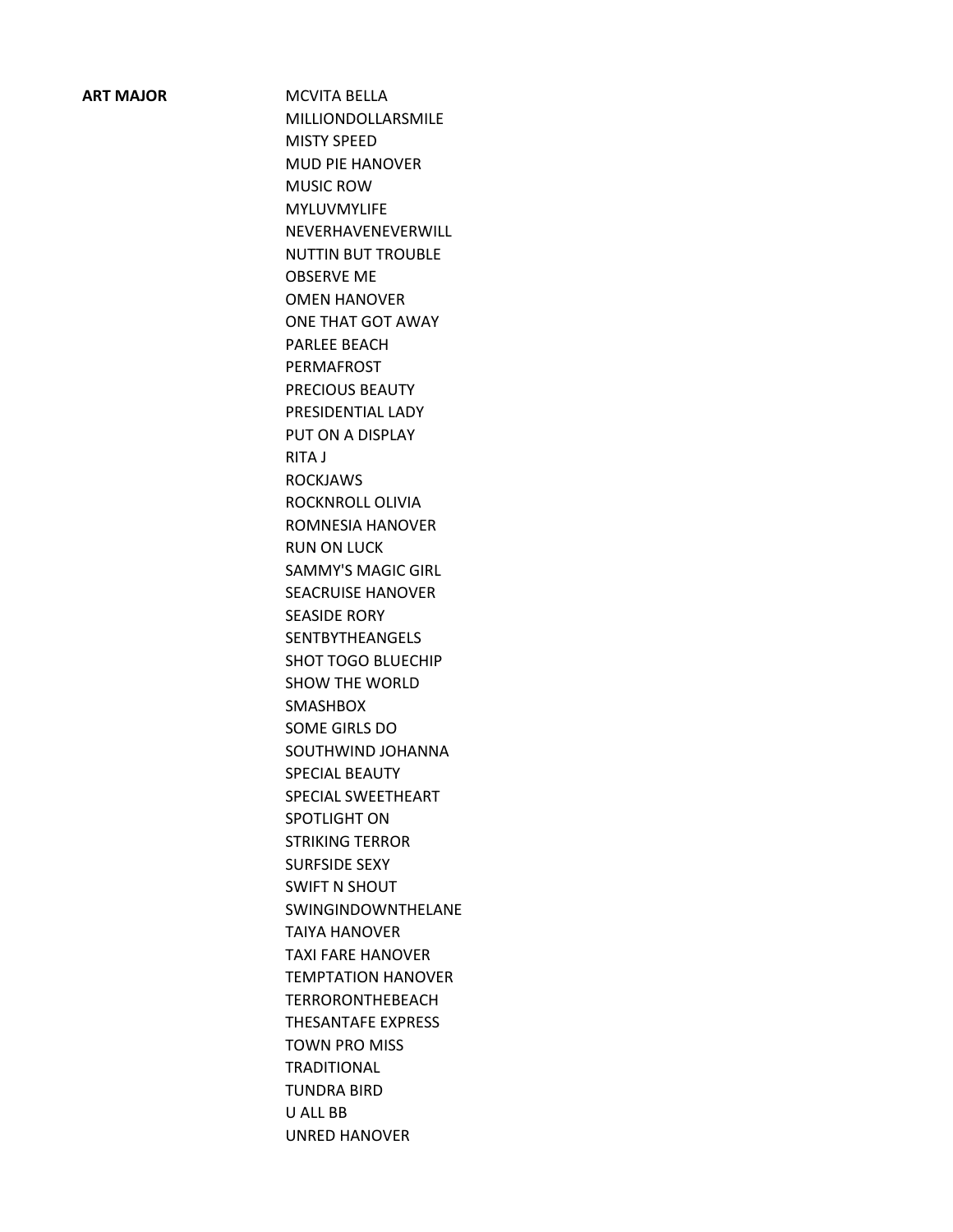| <b>ART MAJOR</b>     | <b>UPFRONT SECRET</b>     |
|----------------------|---------------------------|
|                      | <b>VILLAGE MADONNA</b>    |
|                      | <b>WESTERN DANCER</b>     |
|                      | <b>WESTERN HEAT</b>       |
|                      | WHOS UP WHOS DOWN         |
|                      | <b>WINBAK DELIGHT</b>     |
|                      | <b>WINSMITH JESS</b>      |
|                      | <b>WORLD OF HER OWN</b>   |
|                      | <b>WORLDLY DFO</b>        |
|                      | YANKEF CELEBRITY          |
|                      | YOU DON'T KNOW ME         |
| <b>ARTISCAPE</b>     | <b>BEDA HANOVER</b>       |
|                      | <b>CLASS OF HER OWN</b>   |
|                      | <b>FLORIST</b>            |
|                      | <b>FUN FILLY</b>          |
|                      | <b>HIDDEN PLAY</b>        |
|                      | IF I DIDN'T CARE          |
|                      | <b>JUDGE SADIE</b>        |
|                      | <b>KEYSTONE RHYTHM</b>    |
|                      | <b>NO JOKE ISLAND</b>     |
|                      | PILLAGE                   |
|                      | <b>PRECIOUS PAYTON</b>    |
|                      | <b>RAYE WITH AN E</b>     |
|                      | <b>RIDEAU RUSTLER</b>     |
|                      | <b>TOPLESS HALL</b>       |
| <b>ARTIST'S VIEW</b> | <b>WINBAK BUNNY</b>       |
|                      | <b>AINTGOTALOTON</b>      |
|                      | WHATA RUSTY               |
|                      | <b>MACSDIRTYLILSECRET</b> |
|                      | <b>HD VICTORIA</b>        |
|                      | <b>MCMAC ATTACK</b>       |
|                      | <b>BEHIND THE SCENE</b>   |
|                      | <b>PRINCESS BALLET</b>    |
|                      | MISSISSIPPI MOON          |
|                      | <b>AUTUMN TIDE</b>        |
|                      | <b>LADY SABLE</b>         |
|                      | <b>HOLDONTOYOURHAT</b>    |
|                      | <b>ALLIKAIT FIGHTER</b>   |
|                      | <b>DREAM BELL</b>         |
|                      | <b>CRIMSON BURST</b>      |
|                      | <b>I GET AROUND</b>       |
| <b>BAY OF SHARKS</b> | <b>SHE'S EVERYTHING</b>   |
|                      | <b>SWAN SONG</b>          |
| <b>BUDD FOR LIFE</b> | <b>ARTRISMA</b>           |
|                      | <b>VISA KIR</b>           |
|                      | <b>MY BETTY J</b>         |
|                      | <b>FLICKA KIR</b>         |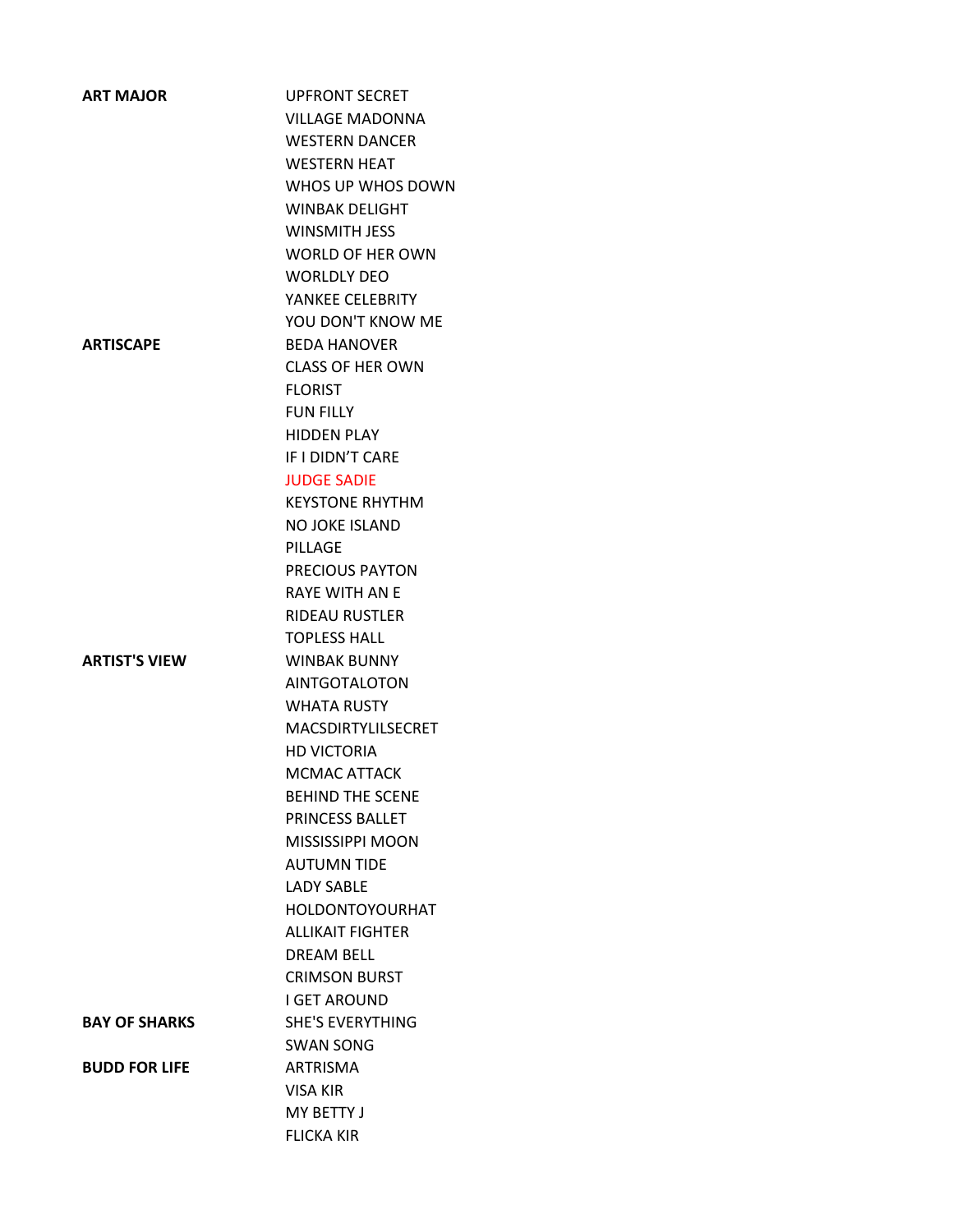| <b>BUDD FOR LIFE</b>      | <b>MATT'S SISTER</b>      |
|---------------------------|---------------------------|
|                           | PRECIOUS MICHELLE         |
|                           | <b>LFKI HANOVFR</b>       |
|                           | <b>GE'S LORI</b>          |
|                           | <b>AUTUMN TIDE</b>        |
| <b>BULLVILLE POWERFUL</b> | <b>BULLVILLE NANCY</b>    |
|                           | <b>BULLVILLE BOUVIER</b>  |
| <b>CHAPTER SEVEN</b>      | A LOT OF PUMP             |
|                           | <b>ALL FOR ONE</b>        |
|                           | <b>ALMOND CHIP</b>        |
|                           | <b>AMAZING GRACE</b>      |
|                           | ANDOVERHEELSINLOVE        |
|                           | <b>ATHENA'S LINDY</b>     |
|                           | <b>BABY URTHEGREATEST</b> |
|                           | <b>BACK ON TRACK</b>      |
|                           | <b>BIG SKY QUEEN</b>      |
|                           | <b>BLAZING MUSCLEGIRL</b> |
|                           | <b>BREECH OF FAITH</b>    |
|                           | <b>BRIDGET BLUE CHIP</b>  |
|                           | <b>CANTATA</b>            |
|                           | <b>CELEBRITY DEVILLE</b>  |
|                           | <b>CELEBRITY LOVIN</b>    |
|                           | <b>CHASIN CLOUDS AWAY</b> |
|                           | <b>CHIPPEWA STREET</b>    |
|                           | CR KAY SUZIE              |
|                           | <b>DODGER BLUES</b>       |
|                           | DORIS DEO                 |
|                           | <b>DOWN GOES DEBBIE</b>   |
|                           | <b>DUNK THE DONATO</b>    |
|                           | <b>EVERMORE</b>           |
|                           | <b>FIREWORKS HANOVER</b>  |
|                           | <b>FLOWER LANE</b>        |
|                           | GIA                       |
|                           | <b>GIRLSRULEBOYSLOSE</b>  |
|                           | <b>HALF OURS</b>          |
|                           | <b>HEARTBEAT HANOVER</b>  |
|                           | <b>HONEY PIE</b>          |
|                           | <b>JERZEE FRESH</b>       |
|                           | <b>JUDGE JUDY</b>         |
|                           | <b>KENDALL BLUE</b>       |
|                           | <b>KEYSTONE COLA</b>      |
|                           | <b>KOSHER WINNER</b>      |
|                           | <b>KRISTENY</b>           |
|                           | <b>LA TAPATIA</b>         |
|                           | LUBY                      |
|                           | <b>MADAME MARY T</b>      |
|                           | <b>MADELEINE IT</b>       |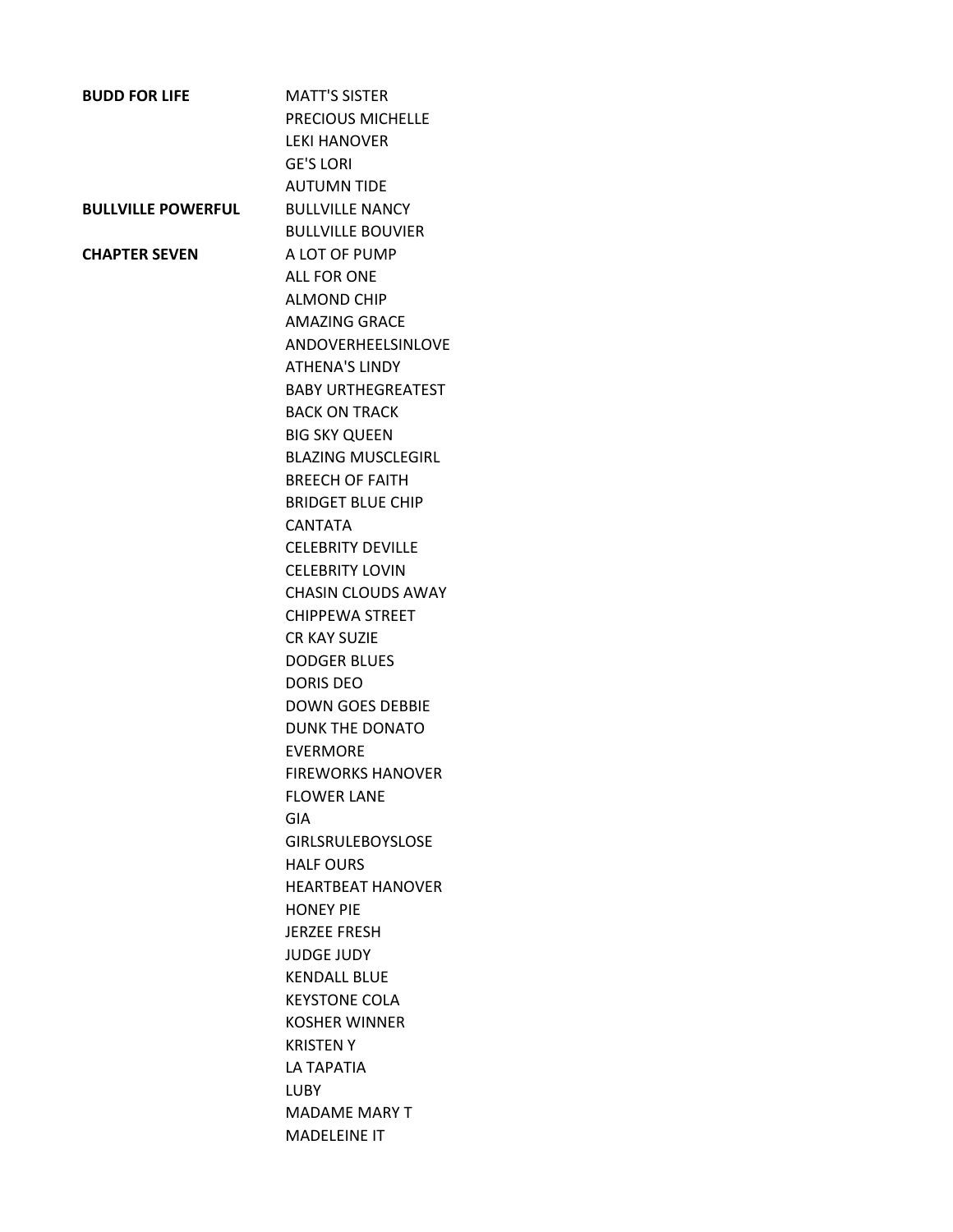**CHAPTER SEVEN** MAKE IT BLUE CHIP MARS BAR MARY LOU HALL MINKY HANOVER MISS BLIZZARD MOM'S SWEETIE PIE MY TWISTED SISTER NAME IT SOMETHING NATASHAS KISS NEW HAMPSHIRE GIRL NOT JUST BLONDE OUR SAMANTHA ROSE PACIFIC LEGACY PORQUE REALITY STORM ROISIN ROYALTY FREE SEA LEVEL HANOVER SEVEN HEAVENS SHE'S A BLIZZARD SHE'S NUTZ SHEZA CRACKER SHIPPS EMPRESS SIRENUSE SOME LIKE IT HOT SOUTHWIND CELINE SOUTHWIND COCOA SOUTHWIND CONFETTI SOUTHWIND GODDESS SPUR ANN E STARLIT EYES STEAMY WINDOWS STURDY MUSCLES SUMMER MUSIC SWISS STAR **TALKTALKTALK TRUFFLES** TYRAS BANK VIDEO QUEEN VIVACIOUS LADY WHIMZICAL BRITT YALTA HANOVER MS PRO MINNESOTA CHELSEA EUROCLYDON

**CONWAY COURT** JMF'S TEPY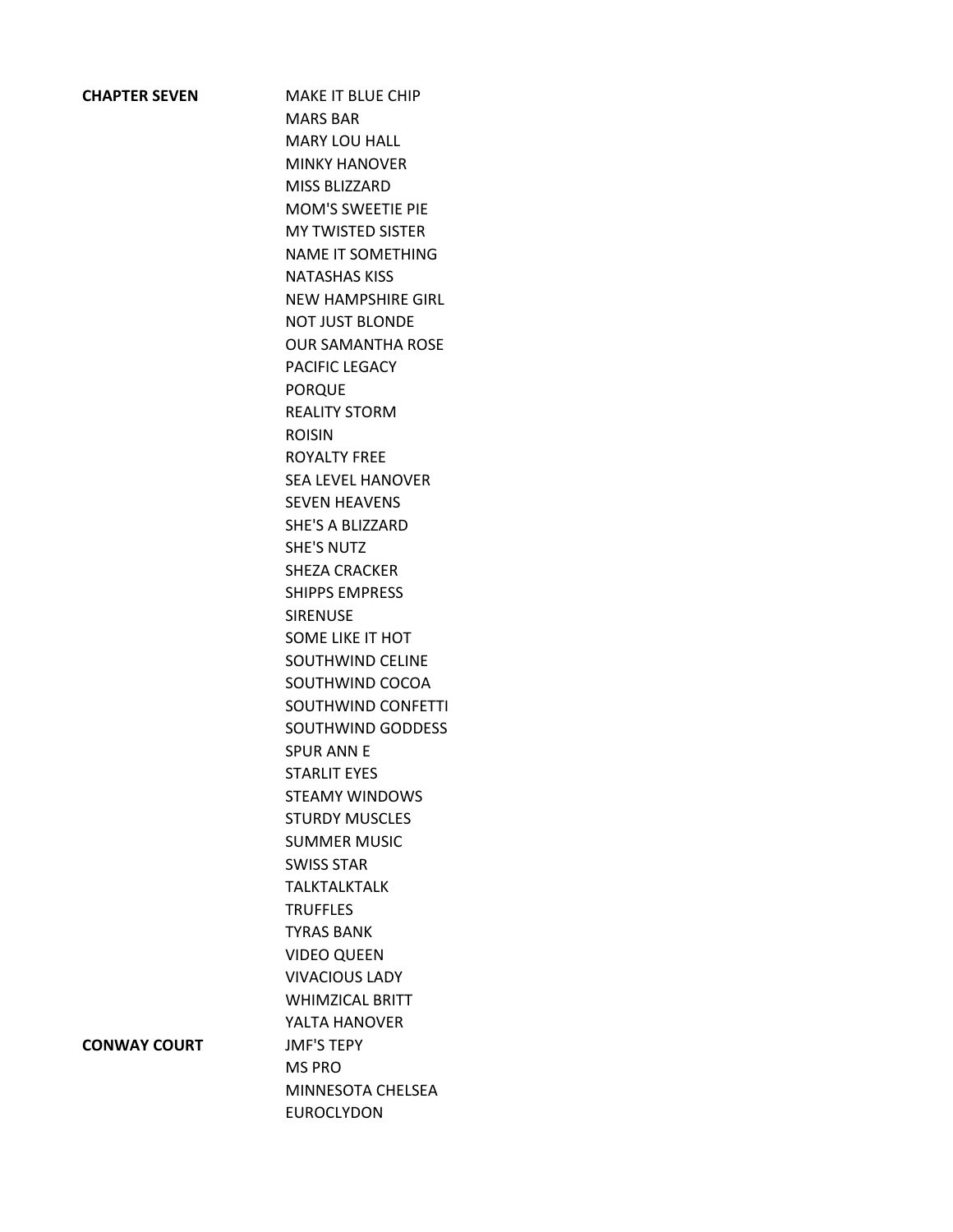**CONWAY HALL ACAPULCO HALL** AGRA ALABAMA HOTEL ALPINE GOAL AMBER FIRE HANOVER ANN'S PROMISE APPOMATTOX LADY ASHLEE'S DREAM AUNT RUBY BAILEYSIRISHDREAM BARN BABE BETHSAIDA BLACK N BLUEGENES BLUERIDGE YANKEE BOURBON BELLE BULLVILLE PEACHY CACHET HALL CALL ME MADAM CAROLYN AS CHARISMA HALL CHEZ BELLE CHIP DREAM CHUNK A PUNK CLASSIC YANKEE CONNIE HALL CR OH SUZANNA CREAM PUFF CREDIAMA CUM LAUDE HALL DIOR KOSMOS DIEPETRANTONIO DIRTY MARTINI DREAM TICKET DREAMA LITTLEDREAM DRUNKARD'S DREAM EMILIANA FASHION TANGO FASHIONABLE FILLY FILLYANTHROPY GARBO HALL GEORGIA BABY GET CHIPPED GLOW GUIENNE HANOVER HABIT'S BEST HIGHWAY CASH I C ROYALTY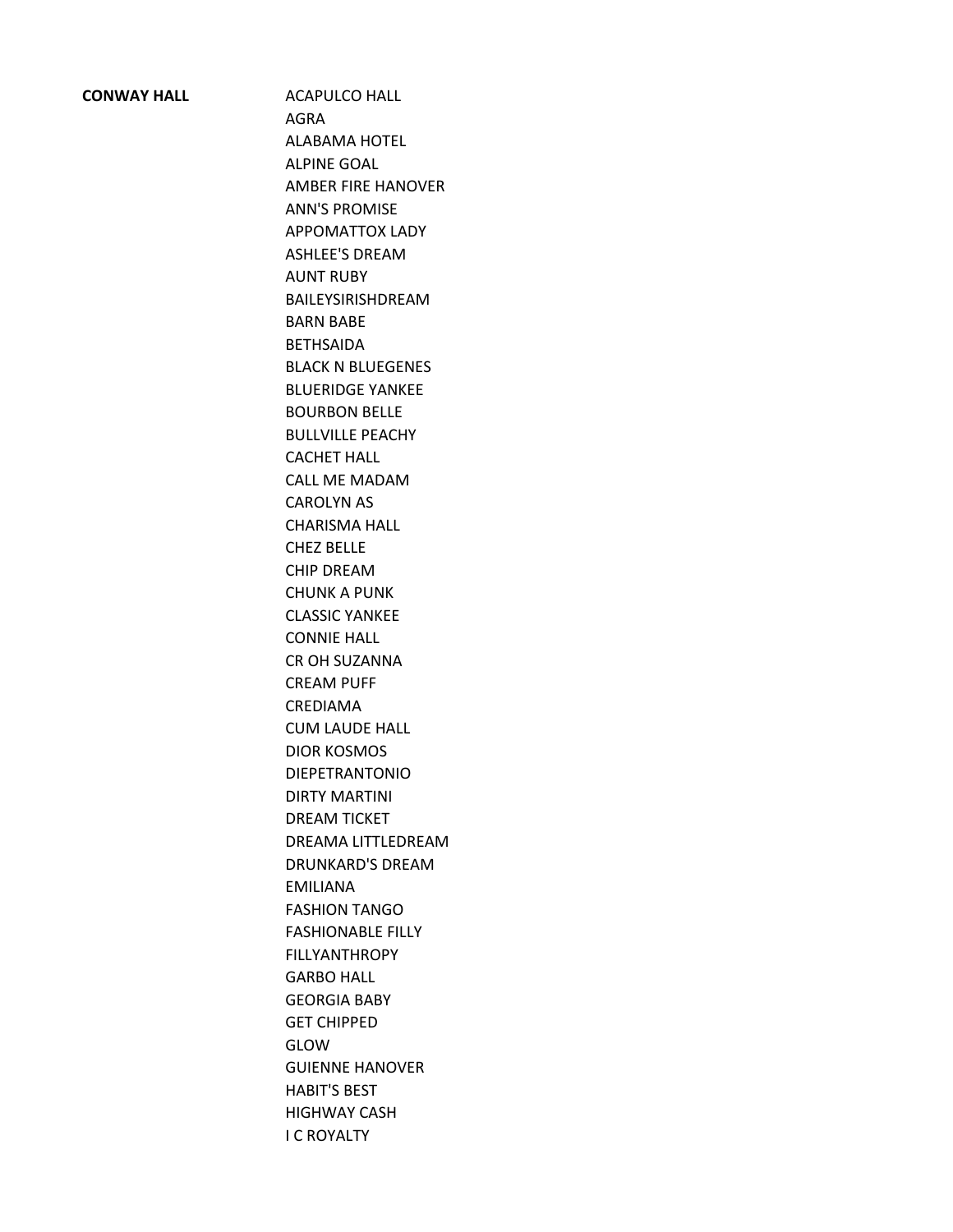**CONWAY HALL IDENTITY THEFT** IRON LASS JENNY ON THE BLOCK JOY TO THE WORLD KEYSTONE LEONA KEYSTONE SADIE L DEES ROCCY LADY LIFTER LADY LIONEL LADY TINI LONGPOND EMILY LOVE TALK LUSCIOUS LINDY MAGGIES BED MEADOWBRANCH MAGIC MEKIA HANOVER MERCI IT MISS EL PASO MISSY'S DREAM MOUNDS MS FUSHSIA MS KRISTIN MUST BE HOT NAUGHTY GIRL NICKY MANTLE NINETY FIVE JANET NOWERLAND HANA OLYMPIC CHEERS ONCEINALIFETIME AS OVEN READY PACIFIC CENTERFOLD PAIGE SEELSTER PAULS WINK PLEASURE'S MAIDEN POCKETBOOKTREASURE POSSESS ME PRINCESS MADDIE PROMISEMESPRING PURE ROMANCE QUEEN OF MORE QUEEN VICTORIAN QUESTIONABLE LADY RISK SEEKER ROSE RUN EXOTIC ROYAL PINK RUCOUCOU SALT HILL BRIGID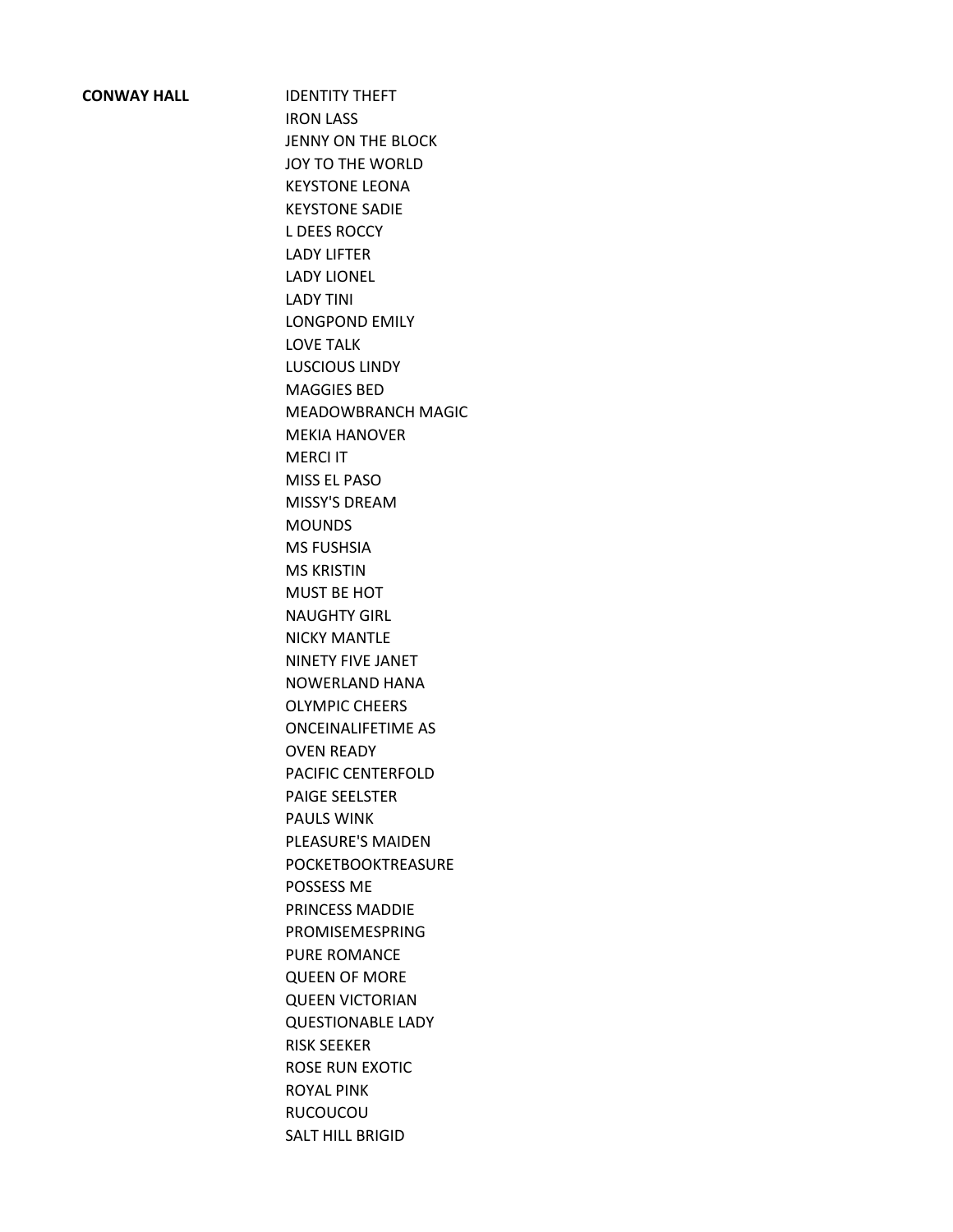| <b>CONWAY HALL</b>  | <b>SANDY HOOFPRINTS</b>     |
|---------------------|-----------------------------|
|                     | SHARP LADY                  |
|                     | <b>SIERRA FORTUNE</b>       |
|                     | <b>SMITH HALL</b>           |
|                     | <b>SOLE VERONIQUE</b>       |
|                     | <b>SPARE ME PLEASE</b>      |
|                     | <b>SWEATER WEATHER</b>      |
|                     | <b>TAYLOR JEAN</b>          |
|                     | TO THE QUESTION             |
|                     | <b>TRAVELIN DEAL</b>        |
|                     | <b>WINBAK HALF</b>          |
|                     | <b>WINNERS ONLY</b>         |
|                     | YANKEE TLC                  |
| <b>CR EXCALIBUR</b> | <b>BIG SKY ANGEL</b>        |
|                     | <b>EIGHT O'CLOCK CASH</b>   |
|                     | <b>FUSCHIA SEELSTER</b>     |
|                     | <b>LONGPOND JANET</b>       |
|                     | <b>SPRING LANE JOANIE</b>   |
|                     | <b>WINBAK FLAMF</b>         |
| <b>CRAZED</b>       | <b>ABBIE'S GOT ATTITUDE</b> |
|                     | ABBY                        |
|                     | <b>ABOUT TO BEE</b>         |
|                     | <b>ALWAYS A REASON</b>      |
|                     | ANNIECREST                  |
|                     | <b>ANOMALY HANOVER</b>      |
|                     | <b>APRIL SUNSHINE</b>       |
|                     | <b>BACKFLIP</b>             |
|                     | <b>BAR BALLAD</b>           |
|                     | <b>BFT ON FMILY</b>         |
|                     | <b>BIBBIDI BOBBIDI</b>      |
|                     | <b>BRANGELINA HANOVER</b>   |
|                     | <b>BULLVILLE FOREVER</b>    |
|                     | <b>CATCH SOME ZS</b>        |
|                     | <b>CAVIAR FOR ALL</b>       |
|                     | <b>CAVIAR N CAPER K</b>     |
|                     | <b>CHAMPAGNE MAGIC</b>      |
|                     | <b>CHOCOLATTO CHIP</b>      |
|                     | <b>COME UP FOR AIR</b>      |
|                     | <b>CONWAYS LASSIE</b>       |
|                     | DARING MARISSA              |
|                     | <b>EVOLUTION</b>            |
|                     | <b>EXACTLY RIGHT</b>        |
|                     | <b>FORTUNATE COOKIE</b>     |
|                     | FOX VALLEY LONDON           |
|                     | <b>GETAWAY CHEYENNE</b>     |
|                     | <b>GODIVA LINDY</b>         |
|                     | <b>GRENELLE</b>             |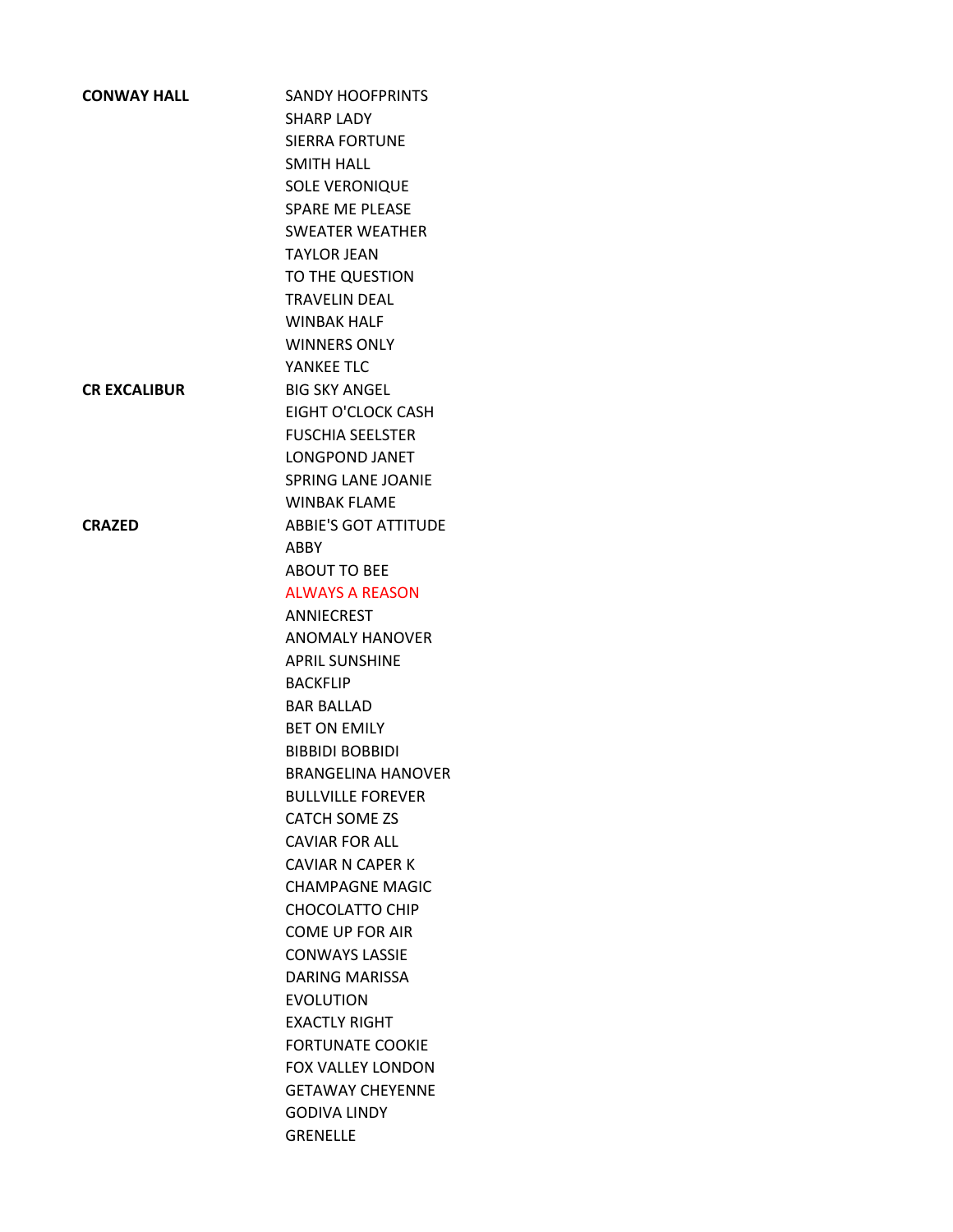**CRAZED** I CONCUR I'M A PARTY GIRL **JIGGLES** JORDANNA PAIGE KOALA KAT LADY LIKES MUSCLES LANAI BLUE CHIP LINDY'S LULLABY LINDY'S RN LOCAL GIRL MACKENZIE HALL MOUSSE CHOCOLAT MOVIE STAR SHUTTLE NAUGHTY NANA PASSIONS EMBRACE PATSY B HAPPY PAYA LA RENTA PEGASUS SIS POTENTIAL PRAKAS PSYCHOTHERAPIST ROBIN SHE'S A FOXIE LADY SO SERIOUS SOUTH JERSEY DIVA SPARKLING CIDER SPEED TALKER STEUBEN MISS PINE SUGAR N LINDY SUPERFINE HANOVER TAKE THE PLUNGE TASTE OF PARADISE TEACHMEHOWTOLINDY THE LINDY LABEL THE YOUNG PRINCESS ULTIMATE ONE WATER STAR **WOODSHOPPER** YA YA LINDY YANKEE MARVI YOU'LL MISS ALLOT **CREDIT WINNER** AFTER MIDNIGHT AFTERIMAGE ALIX HALL ALLSTAR HANOVER ANGELITA HANOVER ARABELLA HALL ASIAN PAGEANT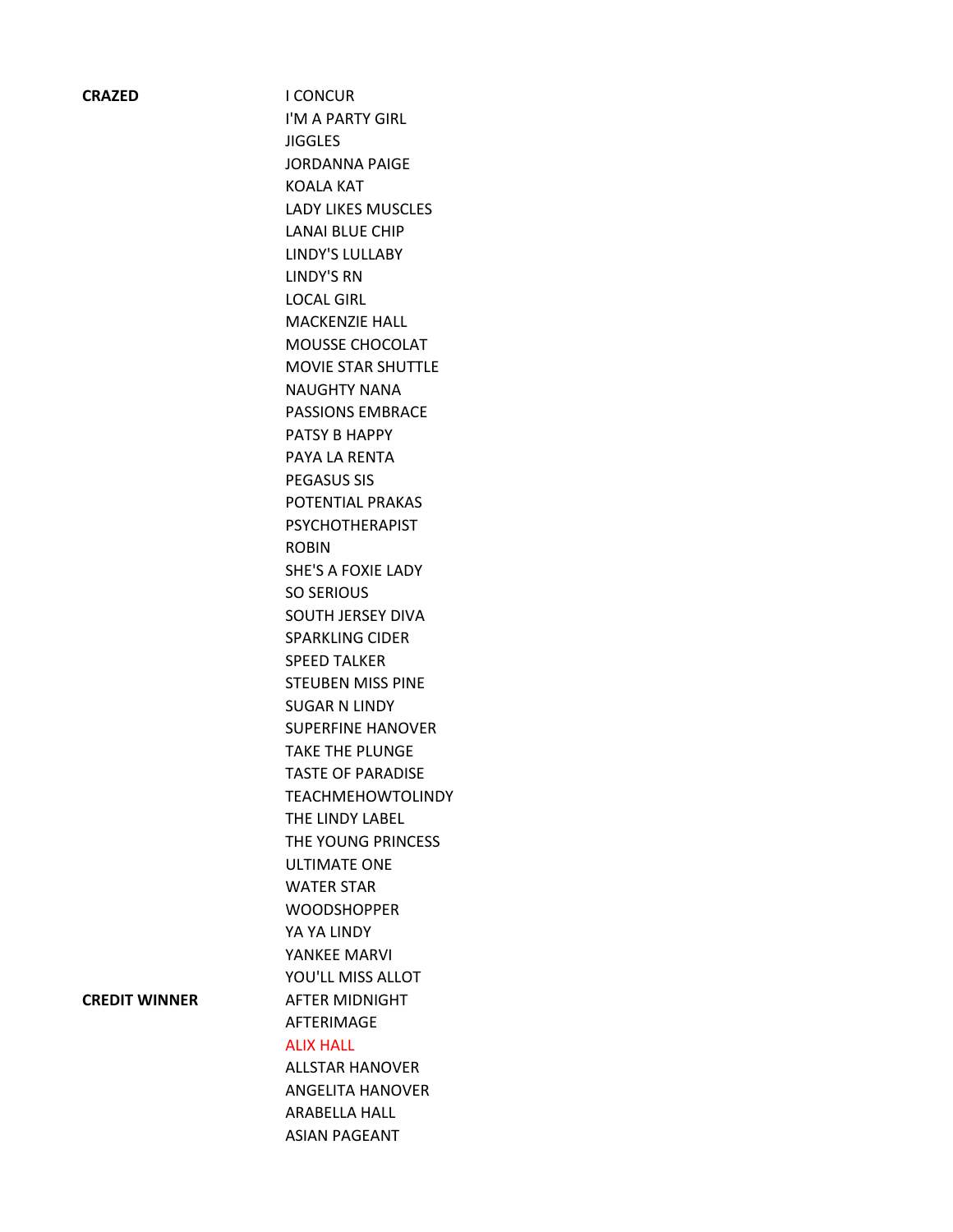**CREDIT WINNER** AZURE VOLO BERDINE HANOVER BERTAUX BRAMALEA HANOVER BROADWAY ANGEL BROADWAY SISTER **BRUSCHETTE** CAN CAN FRISCO CANTABALLDACOOKIES CARDIO PUMP CAROLLA CELEBRITY BLUEYES CLASICALY DESIGNED CR MIMOSA DANCING FOR MONEY DAYLON MISTRESS DEVIN HANOVER DIAMOND PEAK DUOLOTTACHEATIN ELUSIVE DESIRE ENCHANTED FEEL THE PRESSURE FIFTY SHADES GARLANDS PRINCESS GLOBAL BEAUTY GOOD INTENTIONS HABIT'S LADY HIPS DON'T LIE HOLIER THAN THOU HOT OFF THE PRESS I WANTED WINGS ILIA KELLY HALL LA BOHEME LADY ANDI LADY CROWN LATTE HALL LIGHT THE FLAME LITHOGRAPH LIVE MONI LOVE TALE LOVE TO FLAUNT MALA BARBARA MARCELLA HALL MARGARITA HALL MARIAH DE VIE MAYBERRY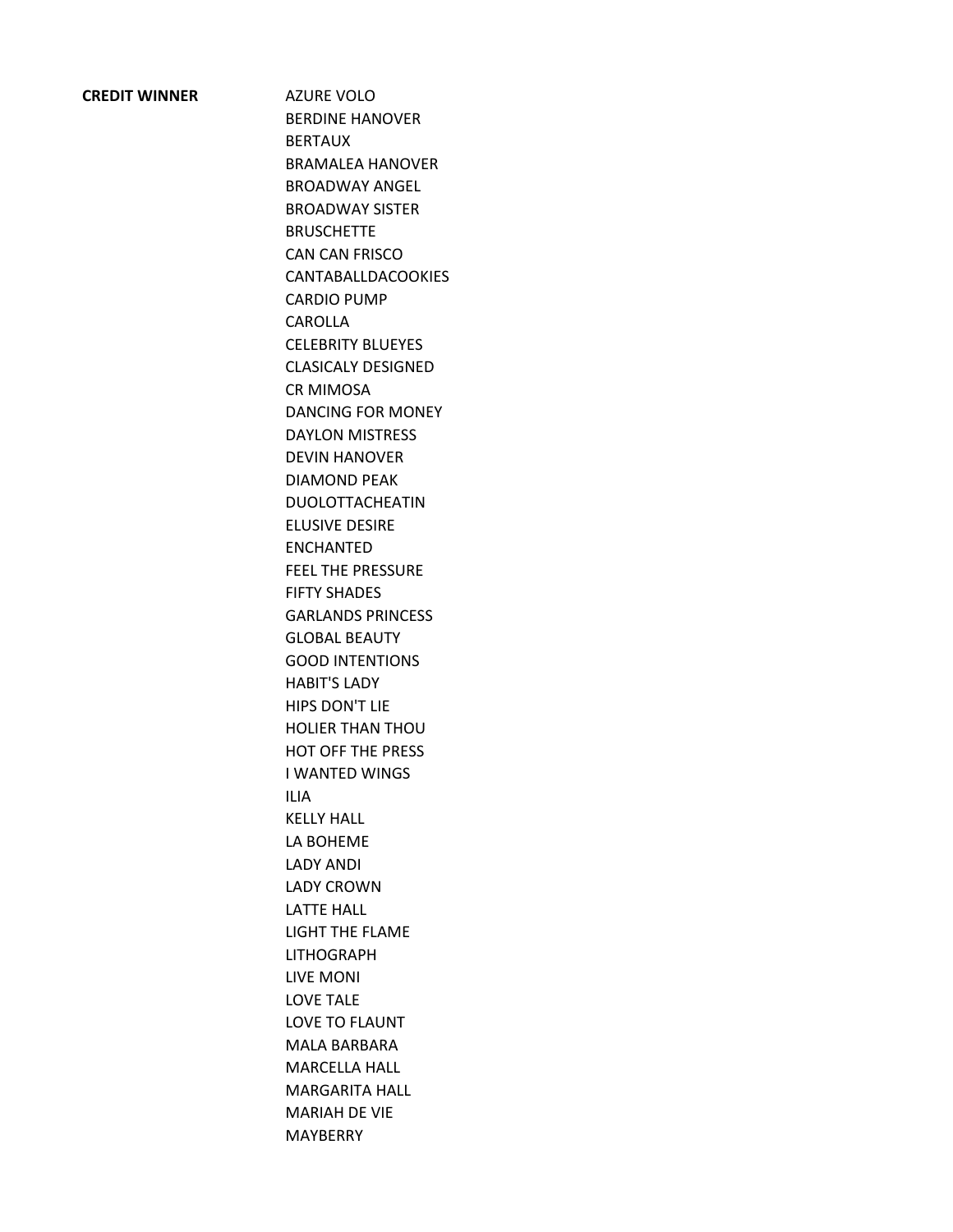| <b>CREDIT WINNER</b> |  |  |  |  |  |
|----------------------|--|--|--|--|--|
|----------------------|--|--|--|--|--|

**MICHELLE'S WAY** MISS CONNOR MISS CONWAY MUSCLES PRINCESS MUSTAGLIA MYTHICAL KEMP NEW IDEAL NO PAIN NO GAIN ONE MORE GINNY PLEASECOMETOBOSTON PRECIOUS LINDY PURPLE RAIN QUANTUM VICTORIA QUITE POSSIBLE RAGING SEA READY TO SPARKLE RICHESSE OBLIGE S ROYAL ASSETS SAMIRA HANOVER SEA GYPSY SEA RAVEN SHANNON HALL SIMPLE TASK SING ME TO SLEEP SMARTER THAN SMART SOME GIRLS SOUTHERN MIST SPICE GIRL STRONG TEA SUNQUAKE SWAN FOR THE ROAD SWOOSH HANOVER TALBOTCREEK JEWELY TANGLED SHEETS TAWESOME MORE TRAVELIN SUPERGIRL TYRAS BANK UH OH ITS LINDY UP FRONT HOTSEY VELVET'S KATIE BUG VENUS HALL VIDA DE VIE VIVICA HALL WU LONG YANKEEDOODLECANDY YASSI HANOVER YOU AND I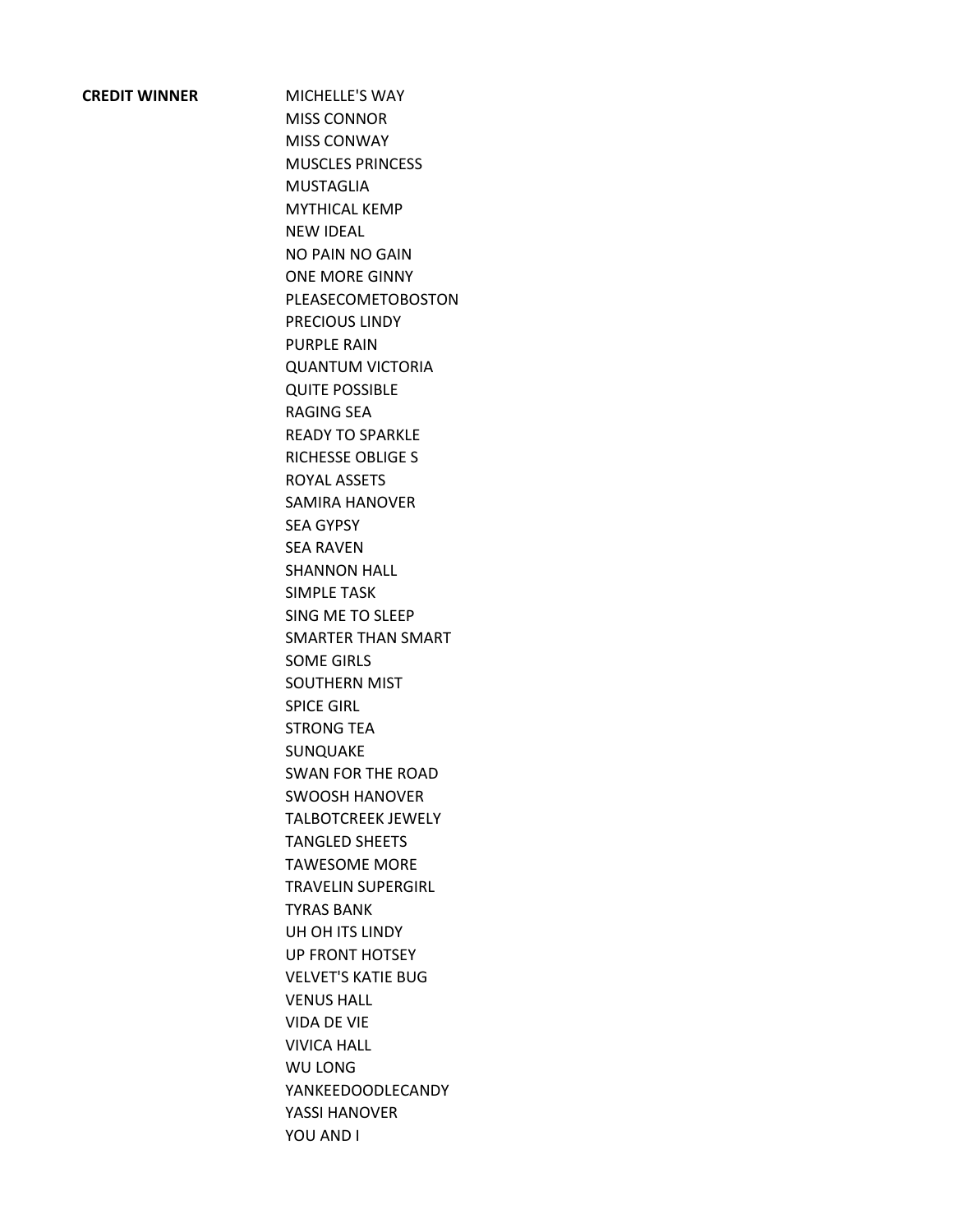# **CREDIT WINNER** ZINGER **DEWEYCHEATUMNHOWE** ADORABLISH

ALI-OOP ALL ABOUT VICTORY AMERICAN SHELL AMYARRA ANDREA HANOVER ARMBRO EMPRESS BEST DEBT YET BETHANNY DESTINY BUENOS AIRES LADY BUFFYS PRAYER CANADIAN PRINCESS CANDLELIGHT CHERRY LANE DIXIE HIT DREAMS ARE FREE DREAMSRMADEOFTHIS FAST FREDERICKA FINAL PRAYER FOREVER AMEN GINERVA BI GUINEVERE'S STAR HONEYED AS HOT CHILI GIRL J-YO KALISKA LD'S PRINCESS LINDY'S LEGACY LIVN ON A PRAYER LOVE YOUR SMILE MY GWENIVERE NEON DREAM NICKI'S SISTER OUCHIE MAMA OUR DANIELLI PEBBLE ROCKS PIXIE DIXIE PROMISE I CAN QUANTUM DIGNITY QUIET PRAYER RACSAN JENNY SALLY JANE

SANDRA VICTORY SAYDI LADY SLOW POKER SMART DREAM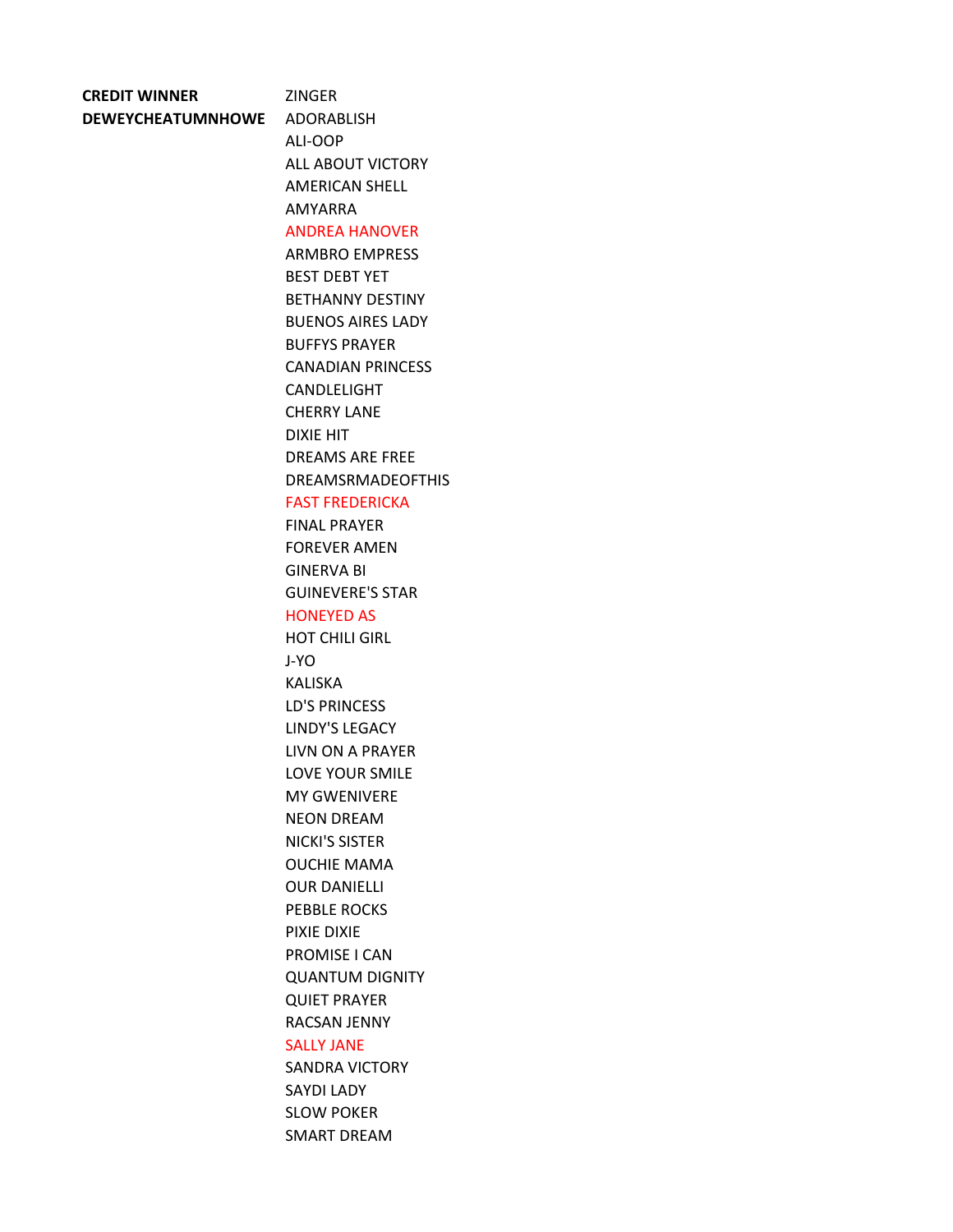| <b>DEWEYCHEATUMNHOWE</b>  | SOMEWAY                   |
|---------------------------|---------------------------|
|                           | <b>SOUTH JERSEY ANGEL</b> |
|                           | <b>STIRLING ASPIRE</b>    |
|                           | <b>SUMMER STONE</b>       |
|                           | <b>SWEET LICKS</b>        |
|                           | <b>TIM TAM</b>            |
|                           | <b>VALENTINE QUEEN</b>    |
|                           | <b>WHATEVER LOLAWANTS</b> |
|                           | <b>WINGS OF SMOKE</b>     |
|                           | <b>ZANN'S FAN</b>         |
|                           | <b>ZIMBABWE</b>           |
|                           | ON WITH THE SHOW          |
| <b>FORTY CARROTS</b>      | <b>LITTLE CARMON</b>      |
|                           | SO CAM LUCKY              |
| <b>FRESH WINNER PEARL</b> | <b>PRINCESS KELLY</b>     |
|                           | <b>TORNADO MISTI</b>      |
| <b>HANDSOME HARRY</b>     | <b>MAJOR BABE</b>         |
| <b>HESTON BLUE CHIP</b>   | <b>ADMIRALS CHANCE</b>    |
|                           | <b>AIN'T GOIN BACK</b>    |
|                           | <b>ALIBECCA</b>           |
|                           | <b>ATTACK THE BOOKS</b>   |
|                           | <b>BEACH BONNET</b>       |
|                           | <b>BEACH BRETTA</b>       |
|                           | <b>BET ON SIS</b>         |
|                           | <b>BLUE PARADISE</b>      |
|                           | <b>BLUE RAE</b>           |
|                           | <b>CALISTA</b>            |
|                           | <b>CAMBRIDGE UNITED</b>   |
|                           | <b>CAMEOS SHUTTLE</b>     |
|                           | <b>COLIE HANOVER</b>      |
|                           | <b>CREW ANGEL</b>         |
|                           | <b>DATEFORTHEBALL</b>     |
|                           | <b>DINAH ROSS</b>         |
|                           | <b>DOMINATRICKS</b>       |
|                           | <b>FLFGANT GIRL</b>       |
|                           | <b>FAR AHEAD HANOVER</b>  |
|                           | <b>FEELINGLIKEEASTER</b>  |
|                           | FIRE ONE UP               |
|                           | <b>HAY MACARENA</b>       |
|                           | <b>HOLIDAY GUIDE</b>      |
|                           | <b>HORNBY LUCKY</b>       |
|                           | <b>JOVIAL CHARM</b>       |
|                           | <b>KATE'S JOY</b>         |
|                           | <b>KEYSTONE MUSICAL</b>   |
|                           | <b>LEAVEA SMILE</b>       |
|                           | <b>LETSGOBACKTOBED</b>    |
|                           | LIDO BEACH                |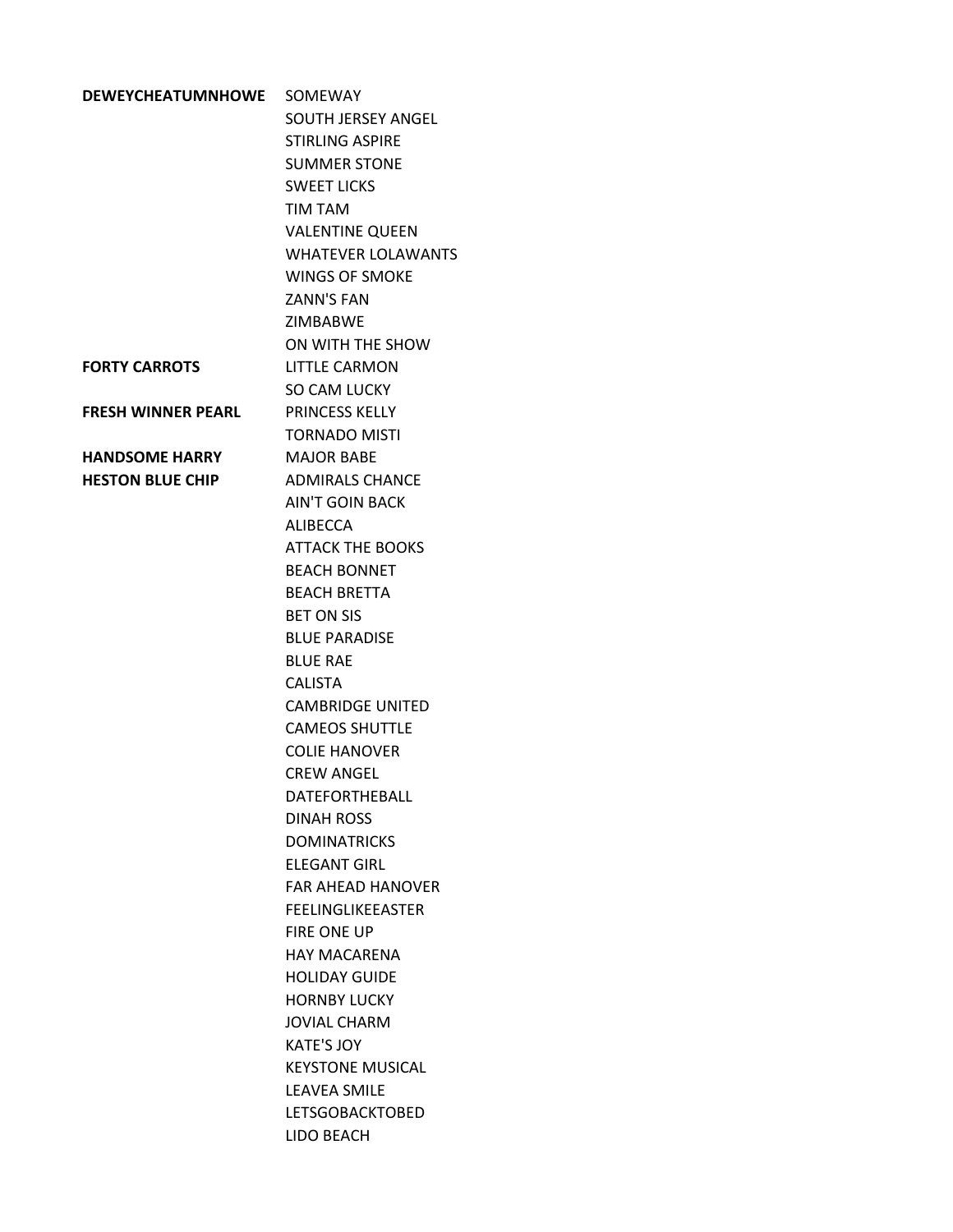| <b>HESTON BLUE CHIP</b> | LIFESAWITCH                |
|-------------------------|----------------------------|
|                         | LIL MISSOPHIA              |
|                         | LOOKNFORAGIRLLIKEU         |
|                         | <b>LUCK RUNNS OVER</b>     |
|                         | <b>NATURAL LUCK</b>        |
|                         | NECESSARY ELEMENT          |
|                         | OK FEISTY                  |
|                         | <b>OUR INHERITANCE</b>     |
|                         | PUCCINI BLUE CHIP          |
|                         | RAFAELLA SEELSTER          |
|                         | <b>REAL APPEAL</b>         |
|                         | ROLE REVERSAL              |
|                         | <b>RUTHLESS JEN</b>        |
|                         | <b>SAMS ANGEL</b>          |
|                         | <b>SEAT BY THE WINDOW</b>  |
|                         | <b>SILK SLIP</b>           |
|                         | <b>SILVER DIALING</b>      |
|                         | <b>SIOBHAN</b>             |
|                         | <b>TAMMIREST</b>           |
|                         | <b>TEMPTATION ISLAND</b>   |
|                         | <b>UNACCOUNTABALL</b>      |
|                         | <b>VICTORIA SECRET</b>     |
|                         | <b>WHAT FOOLS BELIEVE</b>  |
|                         | <b>WINBAK RITA</b>         |
| <b>IMAGISTIC</b>        | <b>BADCREDITNOPROBLEM</b>  |
|                         | <b>WHAT A HOTTIE</b>       |
|                         | <b>MS SPEEDY</b>           |
|                         | <b>MATCH THAT</b>          |
|                         | <b>SPEEDY BIG GIRL</b>     |
|                         | <b>LITTLE SPOT</b>         |
|                         | <b>SPEEDING ROSEY</b>      |
|                         | <b>JUSTHADAFEELING</b>     |
| <b>L'ADIAUSSIE</b>      | <b>ROOTIN TOOTIN FILLY</b> |
| <b>LISLEA</b>           | MAYO ZIN                   |
| LUCKY CHUCKY            | <b>BAILEYS BREEZE</b>      |
|                         | <b>BAILEYS PHOTO</b>       |
|                         | <b>BARCELONA BABY</b>      |
|                         | <b>BEACH MAGIC</b>         |
|                         | <b>BLUE SKY VOLO</b>       |
|                         | <b>BLUSHED</b>             |
|                         | <b>CHANDLER T</b>          |
|                         | <b>COMMAND A BUCK</b>      |
|                         | <b>COULANTINE</b>          |
|                         | <b>DOIN THE TOWN</b>       |
|                         | <b>EAST CREEK WENDY</b>    |
|                         | <b>EBBTIDE HALL</b>        |
|                         | <b>GRADUATION PARTY</b>    |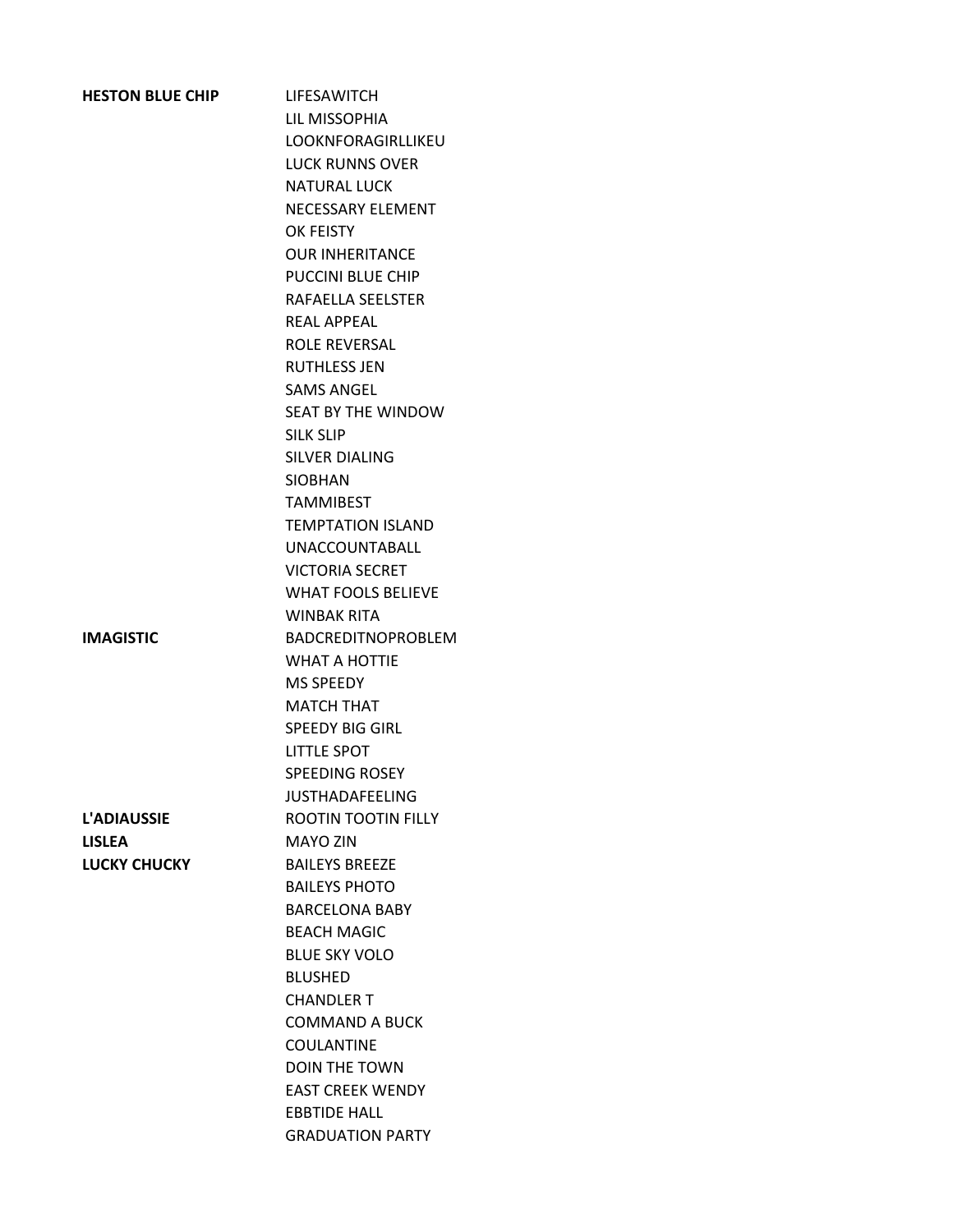| LUCKY CHUCKY       | <b>GRANNY GUI</b>           |
|--------------------|-----------------------------|
|                    | <b>HEADACHES</b>            |
|                    | <b>ITSA MYSTERY</b>         |
|                    | <b>KELLEY'S WINNER</b>      |
|                    | <b>KEYSTONE SECRET</b>      |
|                    | <b>LAVERN LAVEC</b>         |
|                    | <b>LINDY'S LEADING LADY</b> |
|                    | <b>LOVE LOCKDOWN</b>        |
|                    | <b>MADAME MARY T</b>        |
|                    | <b>MARVELOUS MARLENE</b>    |
|                    | MEADOWBRANCH MARY           |
|                    | <b>MISS COURTNEY</b>        |
|                    | <b>MYSTICAL OAKS</b>        |
|                    | <b>OVERNIGHT COMMAND</b>    |
|                    | PEARLS LAST CHANCE          |
|                    | PRINCESS ROBYN              |
|                    | <b>PROUD MAGGIE</b>         |
|                    | <b>SEASIDE EFFECT</b>       |
|                    | <b>SUMMER BELLE</b>         |
|                    | <b>SUPREME DISH</b>         |
|                    | <b>SWIFT KID HANOVER</b>    |
|                    | <b>TREASURED VICTORY</b>    |
|                    | <b>TURBULENT VICTORIA</b>   |
|                    | <b>WEEKEND VACATION</b>     |
|                    | <b>WOMANLY IMAGE</b>        |
|                    | YANKEE NOLA                 |
|                    |                             |
|                    | YESSIR THATSMYBABY          |
| <b>MAKE IT HOT</b> | <b>ELOQUENT</b>             |
|                    | <b>CONGO QUEEN</b>          |
|                    | CJ'S TOP SECRET             |
|                    | <b>NORTHERN SPLENDOUR</b>   |
|                    | <b>GMRS JAZZIE LADY</b>     |
| <b>MANNINGLY</b>   | <b>FERNESSA</b>             |
|                    | <b>LINDYS CRAZY LADY</b>    |
|                    | MISS FREDDY M               |
|                    | <b>TWO TIMER</b>            |
|                    | <b>WORTH KEEPING</b>        |
| <b>MONTE HALL</b>  | <b>SEAWAY SAMI SUE</b>      |
|                    | <b>ROSA LADY</b>            |
| <b>MUSCLE MASS</b> | <b>ACOUSTIC HANOVER</b>     |
|                    | <b>ACTION IMAGE HALL</b>    |
|                    | <b>ALLIANNA</b>             |
|                    | <b>AUGUST REVENUE</b>       |
|                    | <b>BARBARA GOLDSTEIN</b>    |
|                    | <b>BOURBON DREAM</b>        |
|                    | <b>CAPTIVATION</b>          |
|                    | <b>CARMAN M</b>             |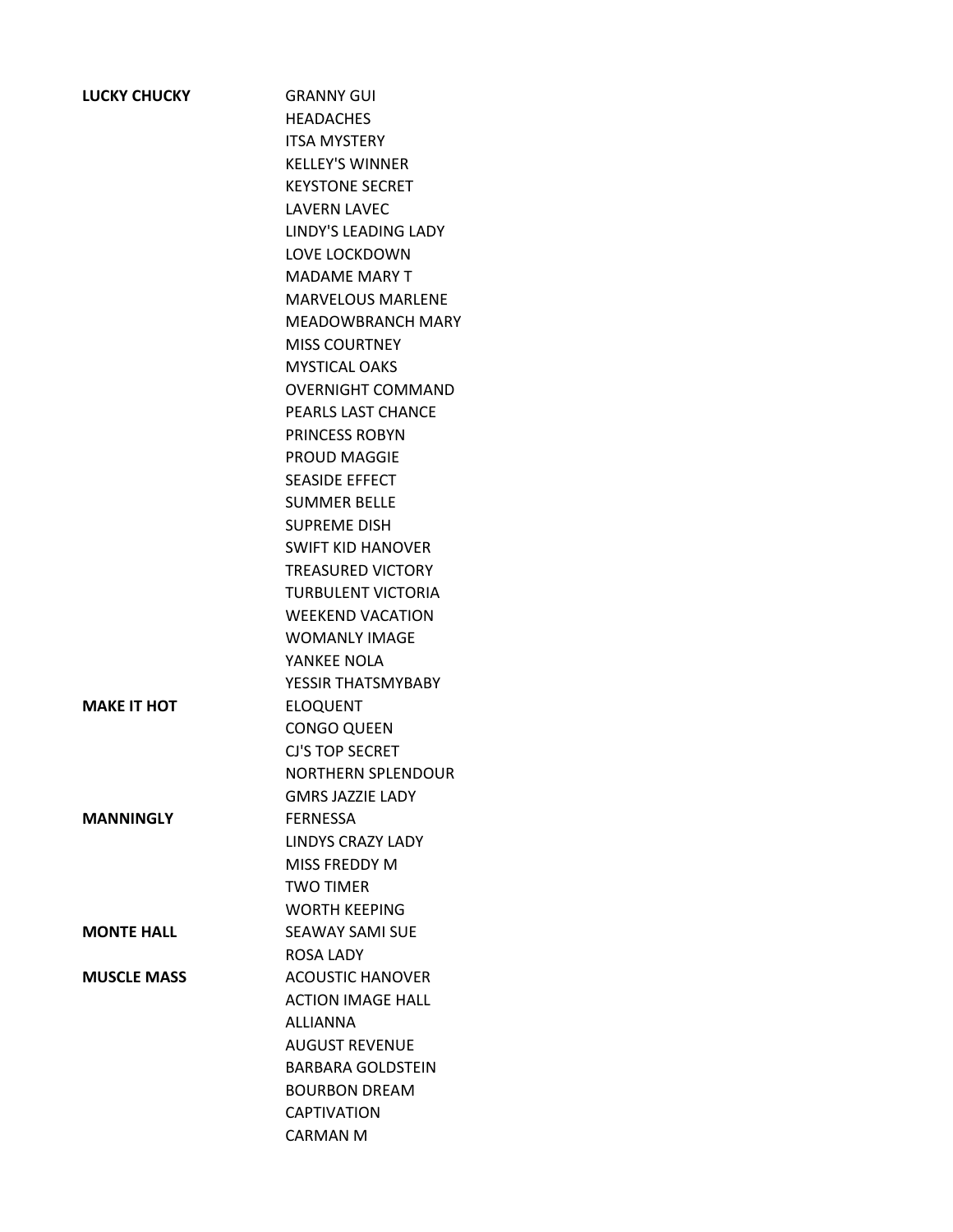## **MUSCLE MASS** CELIA BLEUE

CHARISSE HANOVER CONAIR CROWN CR CALENDAR GIRL CRÈME DE COCOA CROWN LAUREL DREAM VIXEN DREAMIN HAZE DW'S DIVINE EASY GLIDER END OF INNOCENCE EXTREME BALANCE FANDANGO HALL FIGHTING IRISH GAELIC GARLAND BONITA GLOWNGOLD GO GO DANCER GOODTIMESSTARTHERE HF'S GAL HABANERO HONEY HALL OF FERN HIGHWAY TO HEAVEN HINDRIGHT HORNBY GEM JULIEANNIE KAYENTA KEYSTONE SHANA LAKIN BEAU BAKIN LINDA GOLDSTEIN LITTLE BABY PEANUT LOVE YOU MORE MAGENTA HALL MARKIE MATHERS GINGER MAYFLOWER VOLO MISS DION MISS FIDGET MISS GIBBONS MRS D MS BRITTANIA MY LAST WISH NERVEY'S TAURUS PANA COLADA PIER HO HALLTHEWAY PLEASING LADY PRENUP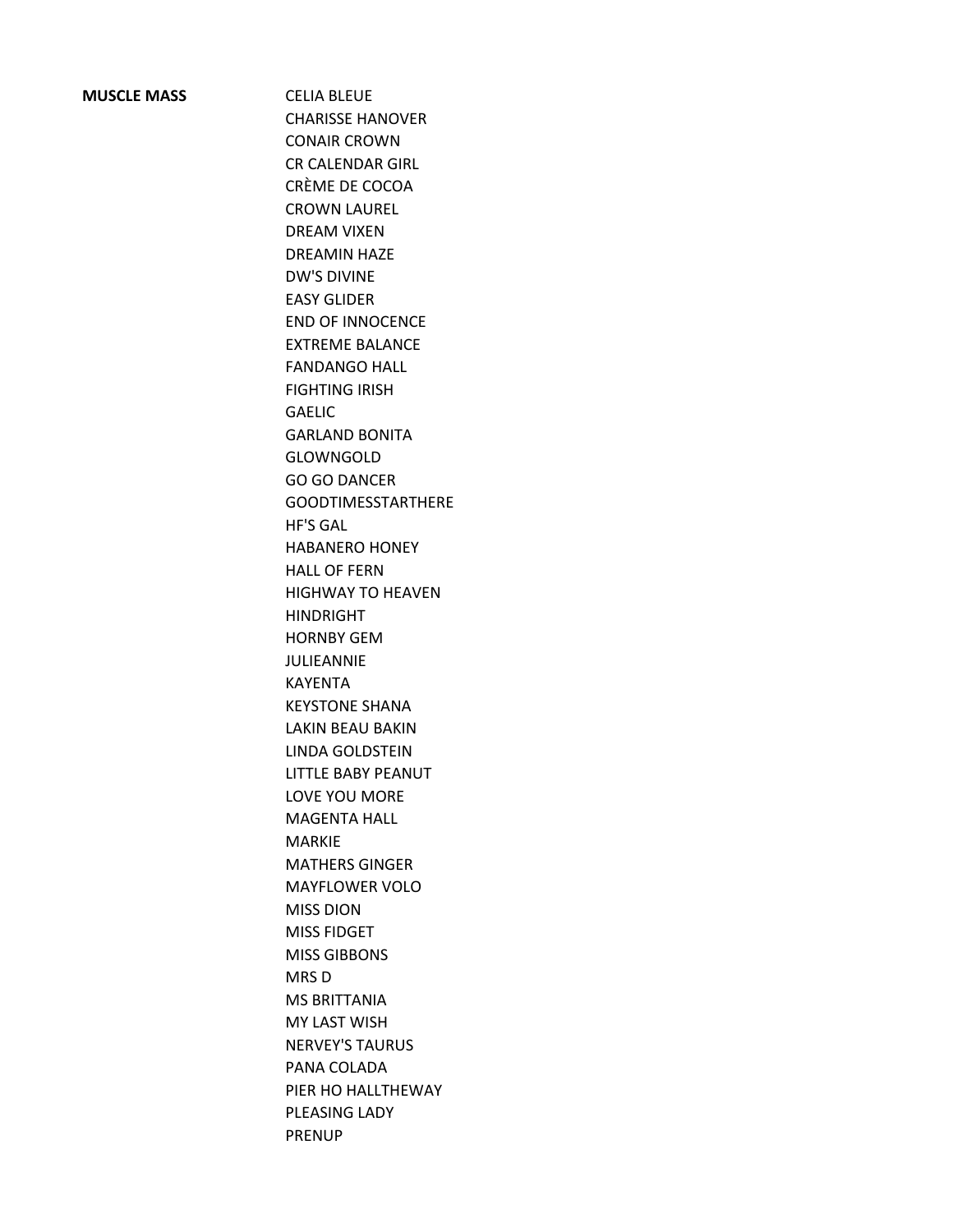| <b>MUSCLE MASS</b>    | PRICELESS IMAGE           |
|-----------------------|---------------------------|
|                       | <b>R TONYS GIRL</b>       |
|                       | ROSE DE VIE STENA         |
|                       | ROYAL ICING               |
|                       | <b>RUNNING GEAR</b>       |
|                       | <b>SIX FIGURE DREAMS</b>  |
|                       | SMOOTH AND SASSY          |
|                       | <b>SNAZZY MILLIE</b>      |
|                       | <b>SO SPECIAL</b>         |
|                       | <b>SPECIAL INTEREST</b>   |
|                       | <b>STAY TRUE TO YOU</b>   |
|                       | <b>STEUBEN LONE PINE</b>  |
|                       | <b>STONEBRIDGE ENCORE</b> |
|                       | <b>SUNSHINE GLIDE</b>     |
|                       | <b>TRAVEL COVE</b>        |
|                       | <b>TWIN B SENSATION</b>   |
|                       | UNIQUE BLUESTONE          |
|                       | <b>WS BALANCED WHEEL</b>  |
| <b>MUSCLES YANKEE</b> | <b>ALLAMERICAN MISS</b>   |
|                       | <b>AQUANILLA</b>          |
|                       | ARENAL                    |
|                       | <b>AVA MARION</b>         |
|                       | <b>BABY IM BAD NEWS</b>   |
|                       | <b>BANKERS AUDIT</b>      |
|                       | <b>BRONTEASE</b>          |
|                       | <b>BROOKSIDE LILY</b>     |
|                       | <b>CABARET HALL</b>       |
|                       | <b>CAMEO CREDIT</b>       |
|                       | <b>CANADIAN JUSTICE</b>   |
|                       | <b>CARTIER HALL</b>       |
|                       | <b>CATHY'S ACTION</b>     |
|                       | <b>CAVIAR CREAM PUFF</b>  |
|                       | <b>FIRST TIER</b>         |
|                       | <b>FIRST TIME FVER</b>    |
|                       | <b>HALL OF WISHES</b>     |
|                       | <b>IMATAGTOO</b>          |
|                       | <b>JOANN'S ACTION</b>     |
|                       | <b>LUCERNE DE VIE</b>     |
|                       | <b>MARIE E HANOVER</b>    |
|                       | <b>MISCHIEF LADY</b>      |
|                       | <b>MON AMOUR HALL</b>     |
|                       | <b>MYMOMSABLIZZARD</b>    |
|                       | <b>NAUGHTY HEIRESS</b>    |
|                       | <b>NEW DVD</b>            |
|                       | <b>NORTHERN FLARE</b>     |
|                       | <b>NOWERLAND KRISTEN</b>  |
|                       | <b>NOWERLAND NANETTE</b>  |
|                       |                           |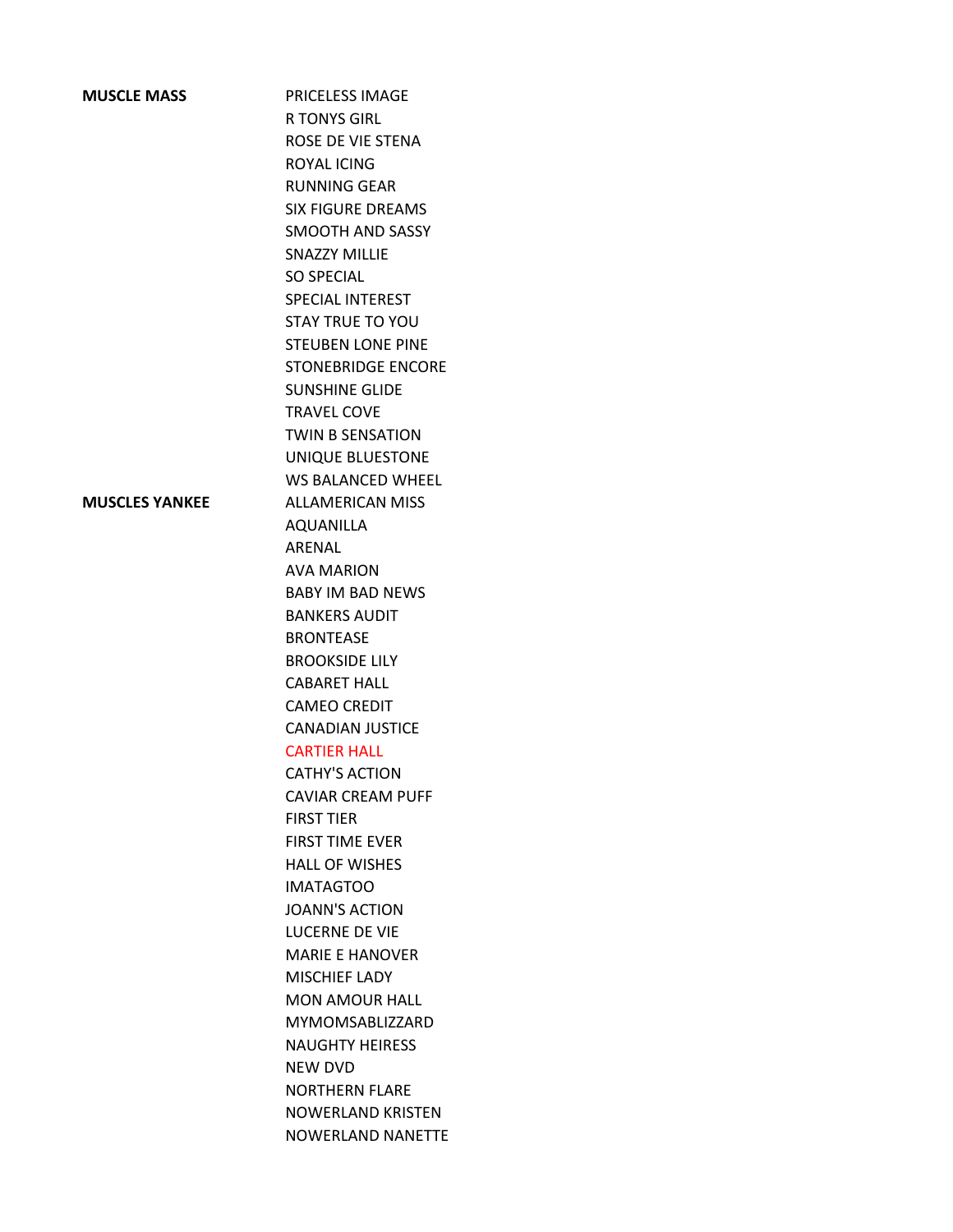| <b>MUSCLES YANKEE</b>  | <b>PAPFR GIRL</b>         |
|------------------------|---------------------------|
|                        | <b>PRINCESS PERI</b>      |
|                        | PROMISING DFAL            |
|                        | SOUTH BAY                 |
|                        | <b>STARGLOW HALL</b>      |
|                        | <b>STATF FAIR</b>         |
|                        | SUMMERSGRANDLADY          |
|                        | <b>SURFING PRAYER</b>     |
|                        | <b>TONI'S WINK</b>        |
|                        | <b>TYBRIDGE</b>           |
|                        | <b>WIN A MILLION</b>      |
|                        | <b>WOMAN OF CHARACTER</b> |
|                        | YANKEE BLONDIE            |
|                        | YANKEE GOLDRUSH           |
|                        | YETTA'S ANGEL             |
| <b>MUTINEER</b>        | <b>BOBBIJO'S EX</b>       |
|                        | <b>NEWYORKJOYANTS</b>     |
|                        | SAVANNAH MONTANA          |
| <b>NATIVE YANKEE</b>   | <b>DUSTY GIRL</b>         |
|                        | IN THE AIR                |
| <b>PANTHER HANOVER</b> | <b>ARTRISMA</b>           |
|                        | <b>HOWSWEETTHOUART</b>    |
|                        | <b>VISA KIR</b>           |
|                        | <b>LATE CURFEW</b>        |
|                        | PRECIOUS MICHELLE         |
|                        | <b>TIGER KITTY</b>        |
|                        | MICE ON ICE               |
|                        | <b>CROSS CREEK KASSIE</b> |
| <b>PASSAILED</b>       | <b>DAYLON DREAMER</b>     |
|                        | <b>PEGS FANTASY</b>       |
| <b>PRAYER I AM</b>     | <b>DONTWANTTOBFBLUF</b>   |
|                        | <b>INSIDEMYMIND</b>       |
|                        | <b>MEADOW DION</b>        |
|                        | <b>HEARING THINGS</b>     |
|                        | <b>MISS TURBO BREEZE</b>  |
|                        | <b>HEAR TELL</b>          |
|                        | <b>KAYLON</b>             |
|                        | <b>SUMMER RAN</b>         |
|                        | PRECIOUS ONE              |
|                        | <b>RUBY RUBY WHO</b>      |
|                        | <b>TURBOS ANGEL</b>       |
|                        | <b>TENDER DION</b>        |
|                        | SPEED DOT COM             |
|                        | <b>JOLIE HALL</b>         |
|                        | <b>JETTIES</b>            |
|                        | <b>LITTLE CHLOE</b>       |
|                        | <b>LUCKY LOTTO LADY</b>   |
|                        |                           |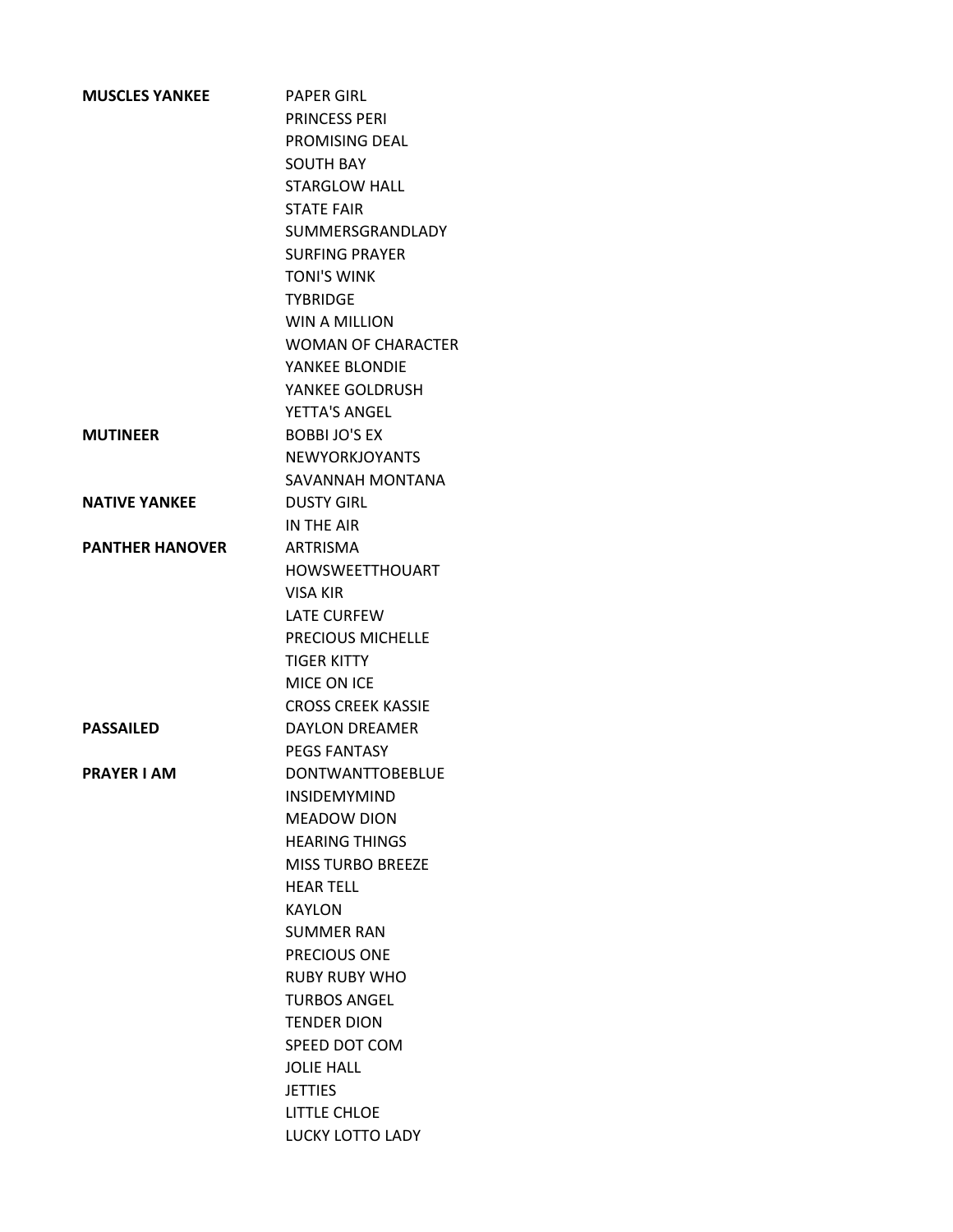| <b>PRAYER I AM</b>        | <b>SALESOFFICELILLY</b>   |
|---------------------------|---------------------------|
|                           | YUAMOUR                   |
|                           | <b>SPEEDY VANOVA</b>      |
|                           | <b>MARY'S MISSY</b>       |
|                           | DIPPITY DHU DAH           |
| <b>QUALITY OF LIFE</b>    | <b>SAMMY L</b>            |
|                           | <b>SURF CAST PARADISE</b> |
|                           | PARADISE MONICA           |
| <b>QUIK PULSE MINDALE</b> | <b>ATM MACHINE</b>        |
|                           | <b>GAME TABLE</b>         |
| <b>RC ROYALTY</b>         | <b>AMARIS HANOVER</b>     |
|                           | <b>ANYTHING BUT LOVE</b>  |
|                           | <b>ARMBRO ARCHER</b>      |
|                           | <b>ARMBRO ARRAY</b>       |
|                           | <b>ART OF DECEPTION</b>   |
|                           | AW.                       |
|                           | <b>BAHAR HANOVER</b>      |
|                           | <b>BRAVISSIMA</b>         |
|                           | <b>CRUFLLA DF VILLF</b>   |
|                           | <b>DESIGNED TO DAZZLE</b> |
|                           | <b>DRINKS LIKE A FISH</b> |
|                           | <b>ELECTRA HANOVER</b>    |
|                           | <b>FEEGEE</b>             |
|                           | <b>FINAL TIME</b>         |
|                           | <b>FORM FITTING</b>       |
|                           | <b>GLIDING PHOEBE</b>     |
|                           | <b>GOLDEN LAKE</b>        |
|                           | <b>HAWAIIAN VICKY</b>     |
|                           | <b>HEATHER SPUR</b>       |
|                           | HURRIKANE JANIE           |
|                           | <b>IMAGEOFASWEETDAY</b>   |
|                           | <b>IMPRESSA</b>           |
|                           | <b>IRONY</b>              |
|                           | JAMANDRA                  |
|                           | <b>KADFMA</b>             |
|                           | <b>KINETIC KID</b>        |
|                           | <b>KSENIA</b>             |
|                           | <b>L DFFS MAGGIF</b>      |
|                           | <b>LAVENDAR FIELDS</b>    |
|                           | LINDA MAC                 |
|                           | <b>LOCL TALNT HANOVER</b> |
|                           | <b>MARY ANA HANOVER</b>   |
|                           | <b>MICROWAVE MUSCLES</b>  |
|                           | <b>MOST WITH CASH</b>     |
|                           | <b>NOON TEA PARTY</b>     |
|                           | <b>NOT A DIVA</b>         |
|                           | <b>OMEGA TAURUS</b>       |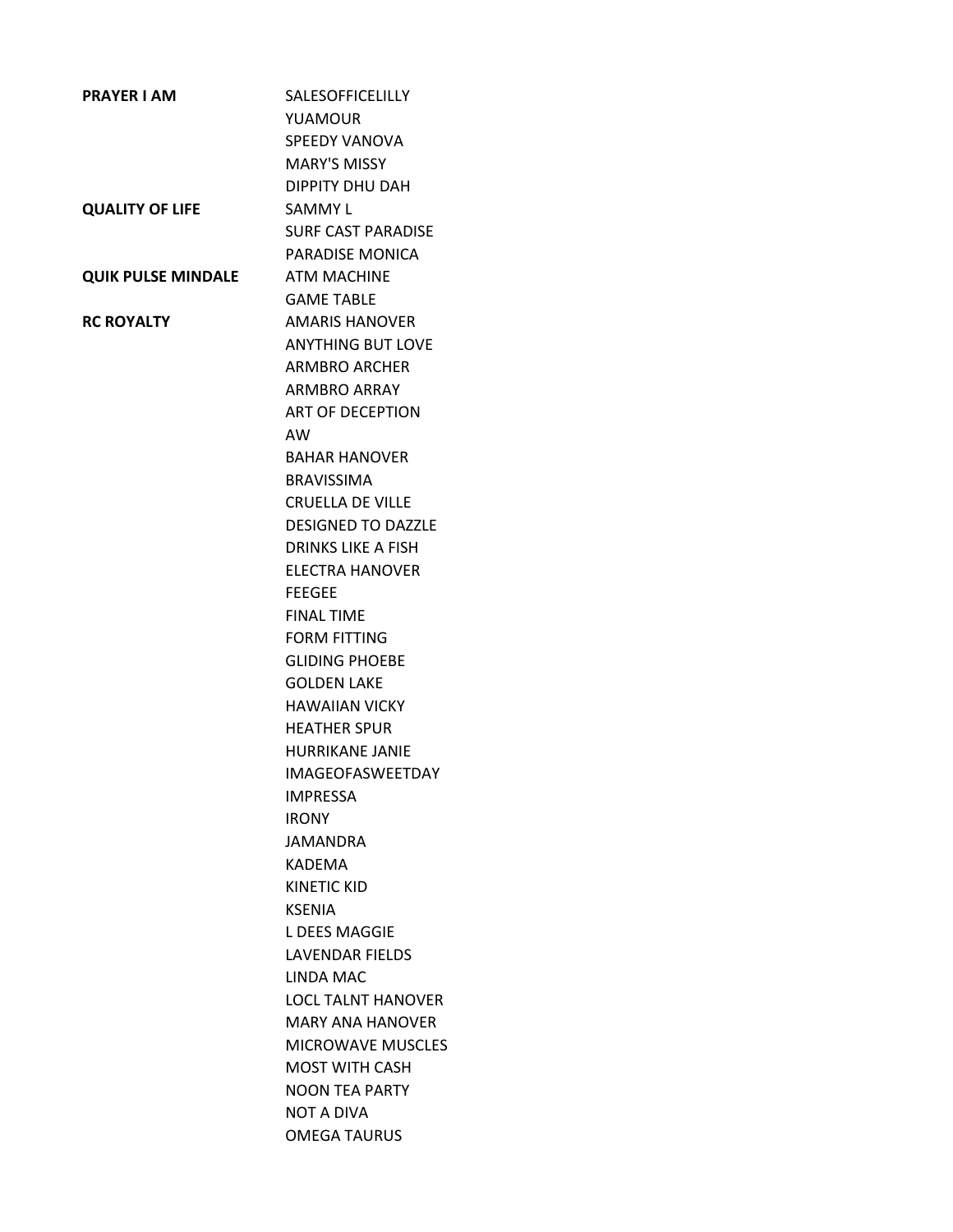| <b>RC ROYALTY</b>    | <b>PACIFIC ELEGANCE</b>   |
|----------------------|---------------------------|
|                      | PARADISE QUIKIE           |
|                      | <b>PINK CAVIAR</b>        |
|                      | <b>POSTER PRINCESS</b>    |
|                      | PRIZE PERSONA             |
|                      | PROMISES KEPT             |
|                      | <b>QUILLO</b>             |
|                      | <b>REFLECTION</b>         |
|                      | <b>RIVEROFGLORY</b>       |
|                      | ROYAL FAMILY              |
|                      | <b>SHARON CROWN</b>       |
|                      | <b>SIENNA</b>             |
|                      | SO WONDERFUL              |
|                      | SOPRANO HANOVER           |
|                      | <b>SPRINGBREAK LINDY</b>  |
|                      | <b>SUPER STARLET</b>      |
|                      | <b>TALKTALKTALK</b>       |
|                      | THE CUSE                  |
|                      | <b>THEBANDFROMBOSTON</b>  |
|                      | <b>TIGHT PANTS</b>        |
|                      | <b>TORI HALL</b>          |
|                      | <b>UPFRONT JERRY FIRE</b> |
|                      | <b>VICTORIA VOLO</b>      |
|                      | <b>VICTORS PURSUIT</b>    |
|                      | <b>VIVACIOUS BROAD</b>    |
|                      | <b>VIXEN</b>              |
|                      | <b>WILD PINE PRINCESS</b> |
|                      | <b>WINBAK DREAM</b>       |
| <b>REGAL VISITOR</b> | <b>NO MARES BRED</b>      |
| <b>RIGGINS</b>       | <b>BEAUTIFUL TERROR</b>   |
|                      | <b>CHERRY BOMB</b>        |
|                      | <b>SPICEY CINDY</b>       |
|                      | <b>CINDYS STAR</b>        |
|                      | PINK LEMONADE             |
|                      | <b>ALWAYS THE BEST</b>    |
|                      | <b>GOLDEN FALCON N</b>    |
|                      | <b>MARLFY</b>             |
|                      | <b>JOYFUL WESTERN</b>     |
|                      | <b>MALKA'S SISTER</b>     |
|                      | <b>BELLA MUSICA</b>       |
|                      | <b>DIRTY DEE DEE</b>      |
|                      | <b>BAY ROSA N</b>         |
|                      | <b>FLIGHT OF DELITE</b>   |
|                      | <b>MS BELLAGIO</b>        |
|                      | PRINCESS MOULMEIN         |
|                      | PRINCESS TIANA            |
|                      |                           |

PRINCESS MAJESTIC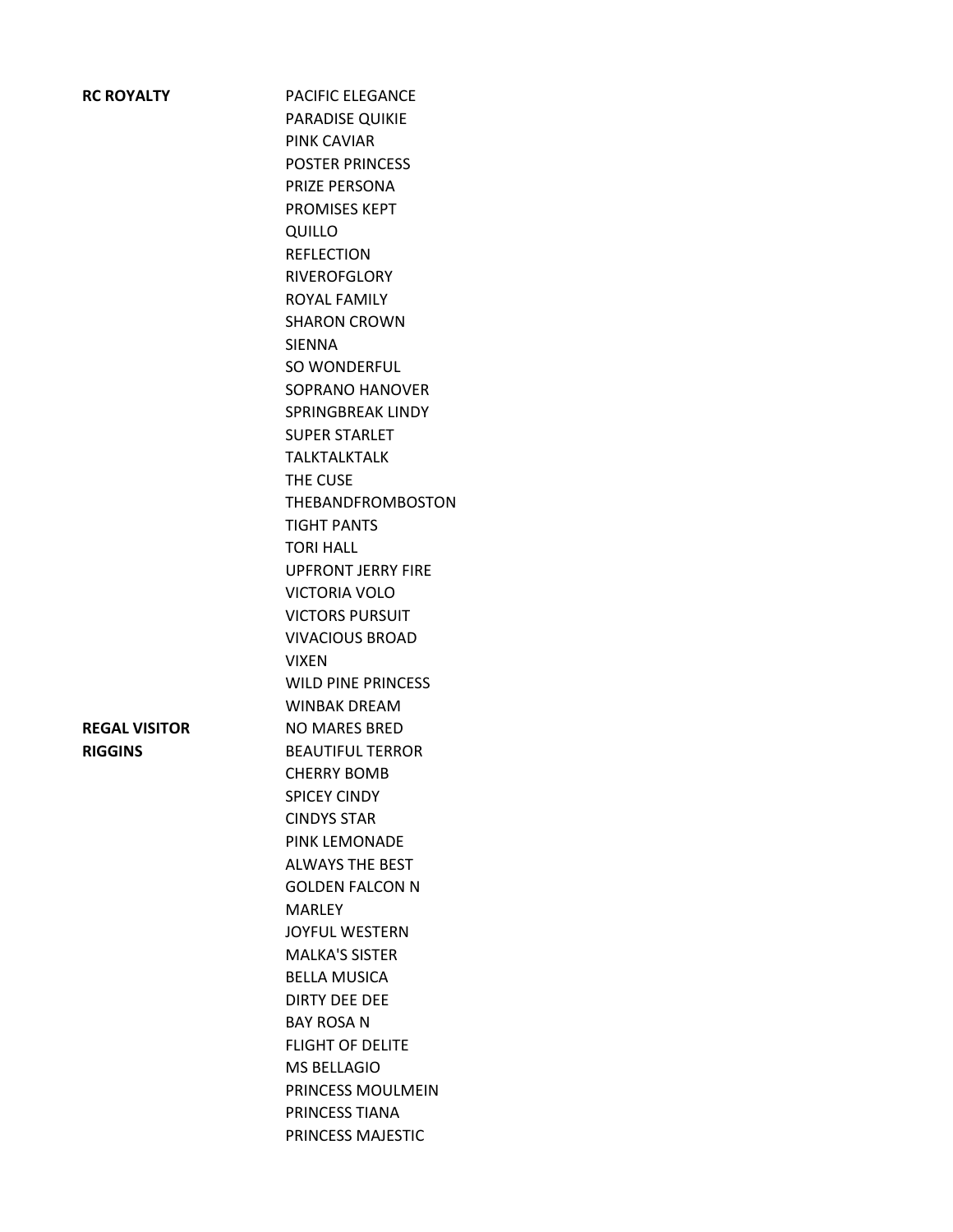| <b>RIGGINS</b>     | PRINCESS DELIGHT                       |
|--------------------|----------------------------------------|
|                    | PRINCESS GALANTA                       |
|                    | PRINCESS ALANA                         |
| ROCK N ROLL HEAVEN | ALWAYSGETSHERWAY                       |
|                    | <b>ARMBRO ARMOURY</b>                  |
|                    | <b>ART'S REALITY</b>                   |
|                    | <b>BEDA GO LUCKY</b>                   |
|                    | <b>BETTOR BEWARE</b>                   |
|                    | <b>CELTIC DANSER</b>                   |
|                    | <b>CHALLENGE ACCEPTED</b>              |
|                    | <b>CHIEF KAREN</b>                     |
|                    | <b>DARBIE'S DESTINY</b>                |
|                    | <b>DELCO VORACIOUS</b>                 |
|                    | EIGHTHUNRDOLARBILL                     |
|                    | <b>EVIL FIGHT</b>                      |
|                    | <b>GRACE K</b>                         |
|                    | <b>GRO</b>                             |
|                    | <b>GYPSYS GOOD GIRL</b>                |
|                    | <b>HIGHLAND LUCY</b>                   |
|                    | HIGHMAINTENANCEART                     |
|                    | <b>IDEAL GINNY</b>                     |
|                    | <b>INCREDIBLE BEAUTY</b>               |
|                    | <b>JESSE'S LADY</b>                    |
|                    | <b>JET WASH</b>                        |
|                    | <b>JK CRACKLIN ROSIE</b>               |
|                    | JK SOUND OF MUSIC                      |
|                    | LIMA DESIRABLE                         |
|                    | <b>LISBELLA</b>                        |
|                    | <b>LISMOREBELLA</b>                    |
|                    | LITTLE MISS K                          |
|                    | <b>MERCY MERCY MERCY</b>               |
|                    | <b>MOMMY ROBIN Q</b>                   |
|                    | <b>MRS GRANT SFVFN</b>                 |
|                    | <b>MS PININFARINA</b>                  |
|                    | <b>MY LITTLE DRAGON</b>                |
|                    | <b>NATIVE BRIDE</b>                    |
|                    | NATURAL INSTINCT                       |
|                    | NOVASCOTIA HANOVER                     |
|                    | <b>ODDS ON GUINEVERE</b>               |
|                    | ONE ACE TOO MANY<br>PARAMELONS HANOVER |
|                    | PLEASEMESLEAZY                         |
|                    | <b>REGAL WISH</b>                      |
|                    | <b>RELUX HANOVER</b>                   |
|                    | <b>SCRAPPIN BEAUTY</b>                 |
|                    | <b>SEALED IN MY HEART</b>              |
|                    |                                        |
|                    | <b>SHADY MATILDA</b>                   |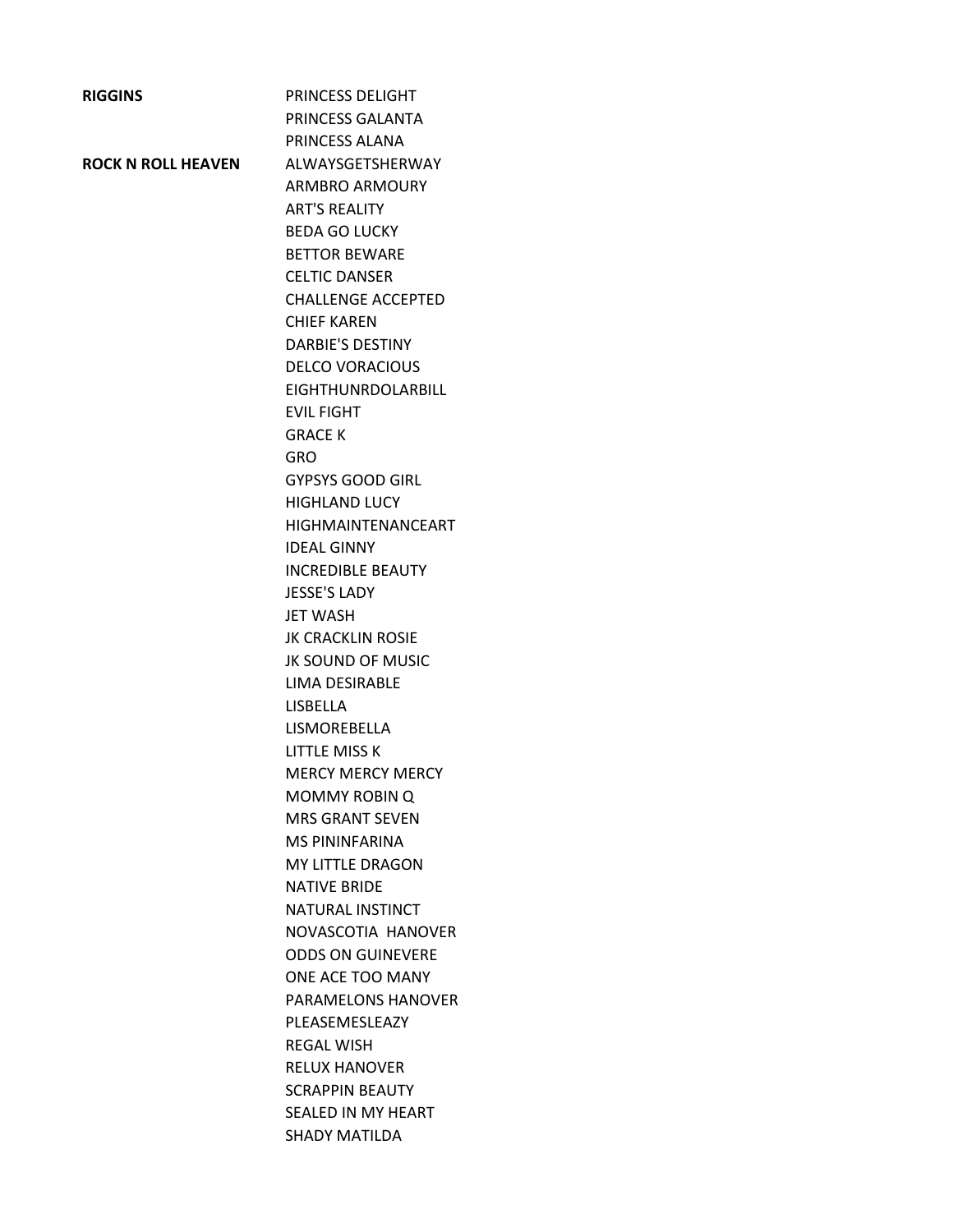| <b>ROCK N ROLL HEAVEN</b> | <b>SHE'S DA BOMB</b>      |
|---------------------------|---------------------------|
|                           | SIR SYNC Z TAM            |
|                           | <b>SLO MOTION</b>         |
|                           | SOMBODYTHATIUSTONO        |
|                           | <b>STUDENT DRIVER</b>     |
|                           | <b>SUNDUEL A</b>          |
|                           | <b>TAYLORLANE DIVA</b>    |
|                           | <b>TERRIFIC TARA</b>      |
|                           | <b>TERROR RISING</b>      |
|                           | THE CAT'S FINALE          |
|                           | <b>TROPICAL BREEZE</b>    |
|                           | <b>WANDA'S CHOICE</b>     |
|                           | <b>WHERE THE ART IS</b>   |
|                           | <b>WICHITA HANOVER</b>    |
|                           | <b>WILLOW GRAM</b>        |
| <b>ROLL WITH JOE</b>      | <b>ACCOUNTABLE</b>        |
|                           | <b>ADMIRALS CHANCE</b>    |
|                           | <b>ADVANTEST</b>          |
|                           | <b>ALLAMERICAN HAPPY</b>  |
|                           | <b>AMBITION</b>           |
|                           | <b>ANGEL PLACE</b>        |
|                           | <b>ANOTHER JUDY</b>       |
|                           | <b>ARTS BID</b>           |
|                           | BABABABABARBARAPAN        |
|                           | <b>BAND OF EMERALDS</b>   |
|                           | <b>BEACHGIRL DE VIE</b>   |
|                           | <b>BLISSFULL MADDIE</b>   |
|                           | <b>BOOGIE WOOGIE FLU</b>  |
|                           | <b>BULLVILLE ANNA</b>     |
|                           | <b>BULLVILLE GABETTIE</b> |
|                           | <b>CANNAF JENNA</b>       |
|                           | <b>CANTOR'S DAUGHTER</b>  |
|                           | <b>CAREER SUCCESS</b>     |
|                           | <b>CHATELAINE</b>         |
|                           | <b>CHEYENE MARGIE</b>     |
|                           | <b>CIRCLE GAME</b>        |
|                           | <b>CRAZY ON YOU</b>       |
|                           | <b>CRYSTAL DE VIE</b>     |
|                           | <b>CUPCAKFCRAZF</b>       |
|                           | <b>DIAMONDSFRMICHELLE</b> |
|                           | DISCO DIVA                |
|                           | <b>DONNA'S GIRL</b>       |
|                           | <b>DREAM OF MIMI</b>      |
|                           | <b>DREAM PERFORMER</b>    |
|                           | <b>DREAMSICLE</b>         |
|                           | <b>EVERYTHING'S EASY</b>  |
|                           | <b>FLIRTY FILLY</b>       |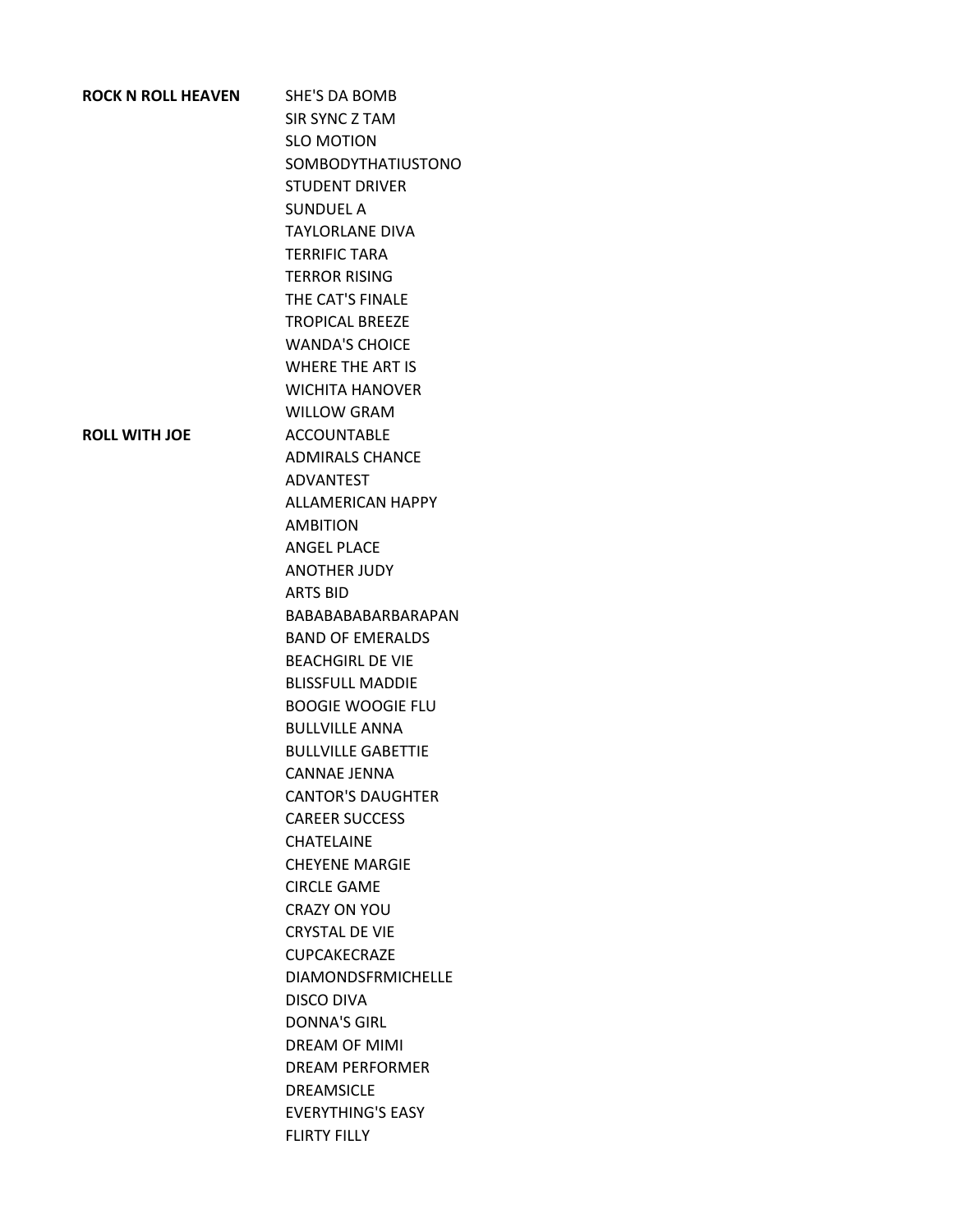**ROLL WITH JOE** FOOL THAT I AM FORTUNE TINA FREE TICKET FROSTY VALENTINE GIGGLING MATTI GYRATIONS HAT DANCE HANOVER HEARTS A FLUTTER HOLDING COURT IDALID HANOVER IDEAL SHILLELAGH INANOTHER WORLD JM GIG E MOAN JUKEBOX MONEY JUST MY TYPE KISSKISSBANGBANG KNOCKOUT POUT L DEES DREAM GIRL L'CHAIM LADY INDIGO LESSOFIT HANOVER LIGHTNING D DUBE LILLIAN FORD LILLY WHITES LONG GONE LOVELY ASTRO LOVELY DRAGON LUKE'S FILLY MAGIC CARD MANDOLIN HANOVER MATILDA HALL MATINEE MISS ROSE MRS NOCE MS BETTYS HOPE NATURAL PARADISE NEW YORK DREAM NEWBERRY WINNER NO LIES NORTHERN BLUE ODDS ON THE HAT OFFINTOTHESUNSET PANIPULATOR PANNED SUBSTANCE PARK 'EM OUT MISSY PRINCESS GRENADA PRINCESS LOLA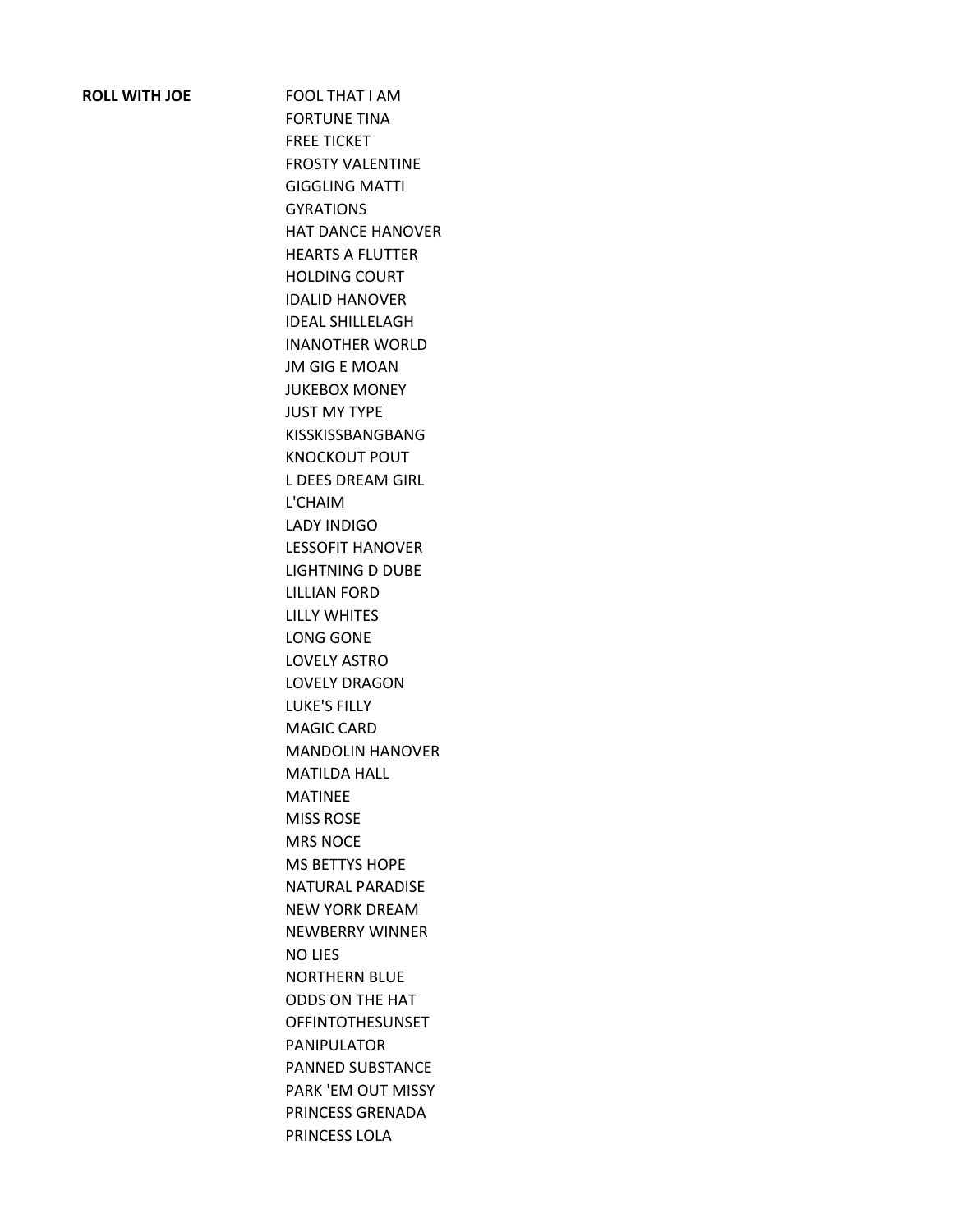| <b>ROLL WITH JOE</b>  | PRINCESS LULU            |
|-----------------------|--------------------------|
|                       | PUT ON A CLINIC          |
|                       | <b>QUICK BABE</b>        |
|                       | <b>RODEO SPREE</b>       |
|                       | ROYAL DISTRACTION        |
|                       | ROYAL STREET             |
|                       | <b>SAKRA'S MO</b>        |
|                       | SAVHORSRIDEACOWBOY       |
|                       | <b>SEA SIGN</b>          |
|                       | <b>SOIREE</b>            |
|                       | <b>SOMEKINDAMONSTER</b>  |
|                       | <b>STRING BIKINI</b>     |
|                       | THAT'S NO LADY           |
|                       | <b>TIME FRAME N</b>      |
|                       | <b>TRACYS SONG</b>       |
|                       | UNION AND LUDLOW         |
|                       | <b>UNLAWFUL SMILE</b>    |
|                       | <b>VIKING MAIDEN</b>     |
|                       | <b>VILLAGE JOURNAL</b>   |
|                       | <b>VILLAGE JOVIAL</b>    |
|                       | <b>WEEPING WANABE</b>    |
|                       | <b>WESTERN SEDUCTION</b> |
|                       | <b>WINBAK ISABELLA</b>   |
|                       | <b>WISDOM</b>            |
|                       | YANKEE MADISON           |
| <b>RUDY VALENTINO</b> | <b>MONACHRIS</b>         |
| <b>SO SURREAL</b>     | <b>GENESEE BLUE CHIP</b> |
|                       | LITTLE MISS ME           |
|                       | <b>ONHERWAY KILLEAN</b>  |
|                       | <b>WESTERN KERRY</b>     |
|                       | <b>FROM THE START</b>    |
|                       | <b>RAMBLIN ROSE</b>      |
|                       | <b>ARMBRO BIJOU</b>      |
|                       | <b>SHAYNA BABY</b>       |
|                       | <b>BON MOT</b>           |
|                       | <b>TIAMO</b>             |
|                       | <b>ISLAND TERROR</b>     |
|                       | <b>PARDON</b>            |
|                       | <b>NANCY IRENE</b>       |
|                       | <b>IT'S ONLY RONI</b>    |
|                       | THEONEANDONLYVRONI       |
|                       | <b>BEAT THAT</b>         |
|                       | <b>CRISTINELLA BELLA</b> |
|                       | <b>SNAPPER</b>           |
|                       | <b>SWEET CHRISTINE</b>   |
|                       | <b>TANZANITE HANOVER</b> |
|                       | <b>WILD HELEN</b>        |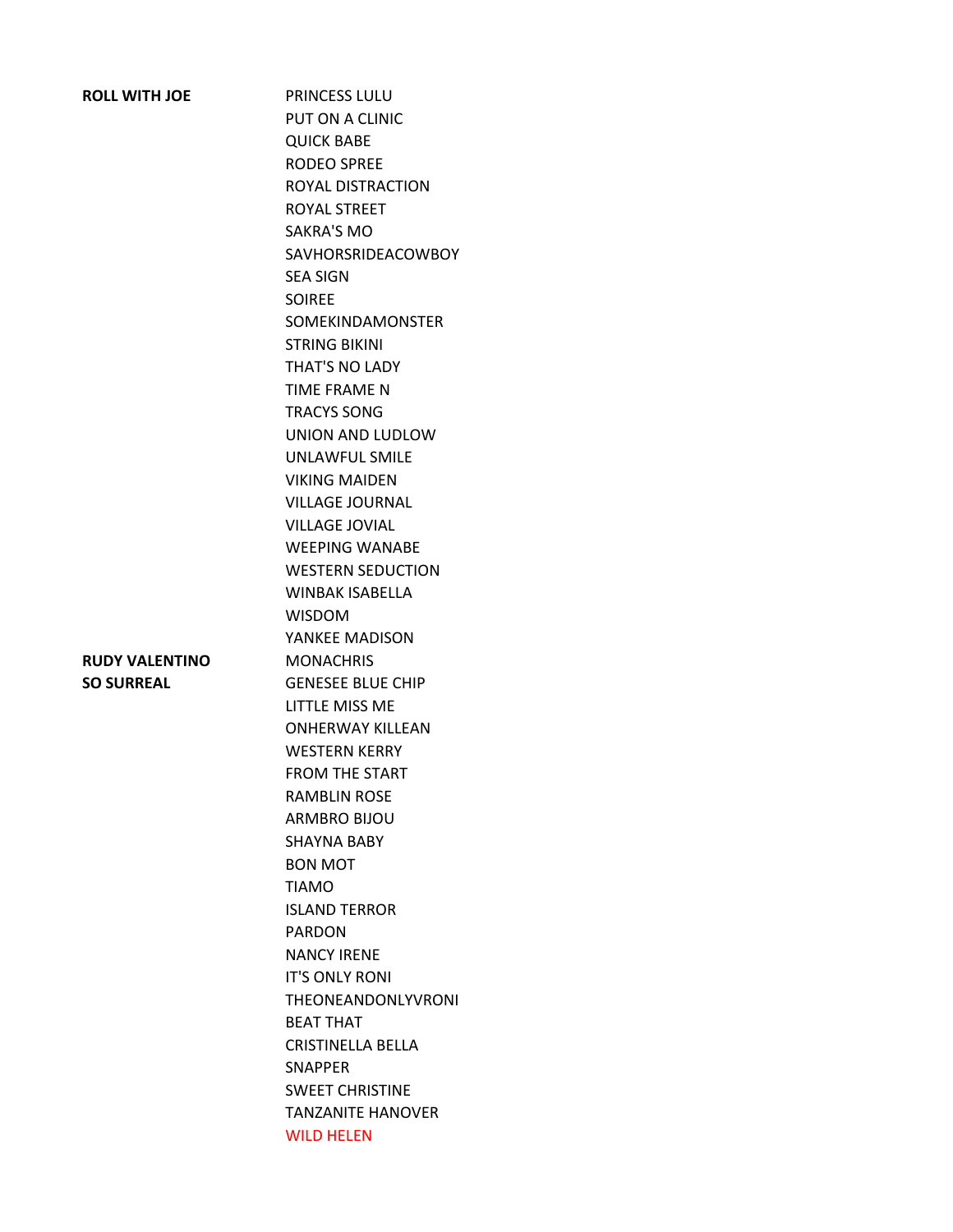## **SO SURREAL** HIGH SPEED LIFE

LEANBACK COCO MY MISS BLISS HEATHERJEANKILLEAN HATSAWAY BELLA'S BLISS TEDDY BALLGAME JOYANNA VILLA HANOVER TRUE BEAUTY DAWN'S IDEAL COMING LATE DELIGHTFUL DANCER COOKING THE BOOKS BAMBINA'S SORELLA ARTCOTIC TC'S DELIGHT AMARETTI RAITT JENS UNDERDOG TRADE FAIR PHILLY'S ART PRINCESS OF DREAMS JK WITCHCRAFT IT'S THE PAPERGIRL MY DRAG QUEEN WITHHELD INFO MA FOI DANCE THE DANCE BEST BET YET SWEET LIKE CANDY ROSE AMONG THORNS MATT'S A COMING JAGER BOMB ALLAMERICAN MEADOW MISS ZINFANDEL RUB THING LOVE AND HONOR DREAMIN OF TERI VINDECOR CARSON JANE MOLLIE MILE VILLAGE BOLERO WIZZARDS TATTER DEVILS DELIGHT

DIVA LA DELIGHT

TORRID PACE